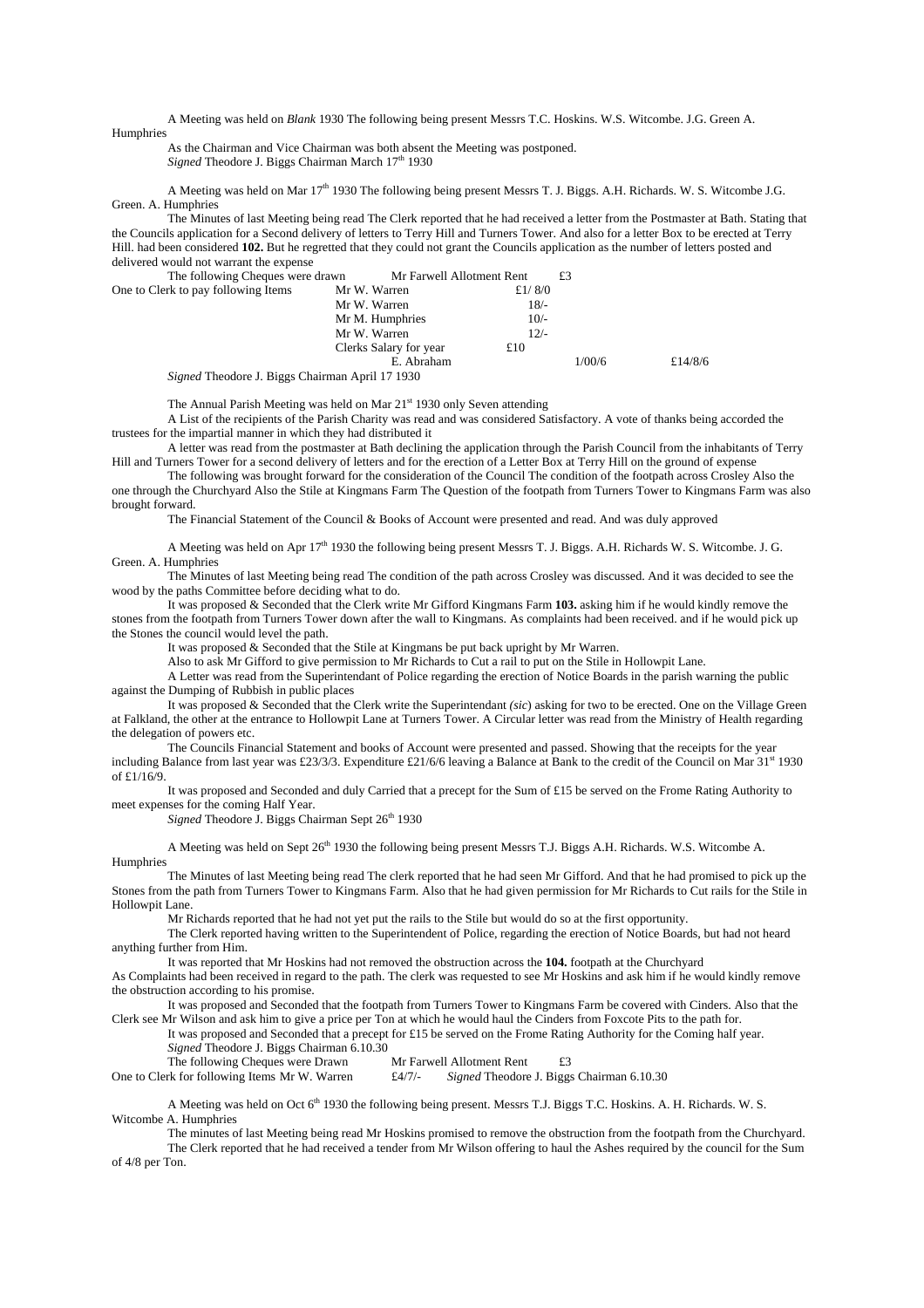It was proposed and Seconded that the Clerk see Mr Wilson and ask him to accept 4/6for hauling the ashes failing to do so to accept his tender at 4/8 per Ton Subject to Mr Gifford giving permission for him to go down across the field.

It was proposed and Seconded that the path be covered with Cinders to a depth of 2 inches. *Signed* Theodore J. Biggs 13.2.31 Chairman

**105.** A Meeting was held on Feb 13<sup>th</sup> 1931 the following being present Messrs T.J. Biggs W. S. Witcombe A.H.Richards A. Humphries.

The Minutes of last Meeting being read The Clerk reported that Mr Wilson had agreed to Haul the Cinders for the footpath at 4/6 per Ton

It was proposed and Seconded that the Council desire to thank Mr Gifford for his kindness in allowing Mr Wilson to go down across the field with the Ashes And that the Clerk write Mr Gifford to that effect.

It was proposed and Seconded that the Standard to the Chain fence on the Green at Faulkland be repaired. And the fence put right.

The Clerk reported that Mr Francis had supplied 2 4inch pipes for the footpath at Crossley.

A letter was received from the education Authority regarding the appointment of 2 representatives on the School Managers Committee, it was decided to postpone the appointment for the New Council to deal with.

It was proposed and seconded that Mr Hoskins Rural Councillor. be asked to ask the Rural District Council to ask the County Council to erect an *(sic*) Direction post at Park Lane at the foot of 3 Mile Hill Showing the way to Hemington. Ruckley Ford and Foxcote. as at present there was not one on the Main Road between Terry Hill and Norton St Philip.

The Clerk reported that the Allotment fence was broken down by a tree falling across it in the Late Gale. It was proposed  $\&$ seconded that Mr Warren be instructed to repair it.

| The following Cheques were drawn                 |         | Writhlington Coal Co £.31/10/5 |
|--------------------------------------------------|---------|--------------------------------|
| One to Clerk for following Items Mr W. Warren    | £2/13/6 |                                |
| Mr W. Warren                                     | f3/3/   | £5/16/6                        |
| <i>Signed</i> Theodore J. Biggs Chairman 23.3.31 |         |                                |

106 The Election of Parish Councillors took place on March the 14<sup>th</sup> 1931. Only 13 electors being present. Mr T.J. Biggs of Turners Tower being Chairman. As only five Nomination papers were handed in for the five seats on the council. The chairman declared the following duly elected members of the Hemington Parish Council Messrs A.H. Richards. M. Humphries A. Humphries. A. Loader. V. Witcombe

The Annual Parish Meeting followed Mr Biggs of Turners Tower occupying the Chair.

The list of the recipients of the parish Charity was read and was considered Satisfactory. A Vote of thanks being accorded the trustees for the way in which they had distributed it. The councils financial Statement of Account was presented and passed

A Meeting was held on Mar 23<sup>rd</sup> the following being present. Messrs T.J. Biggs W.S.Witcombe. T.C. Hoskins J.G. Green A.H. Richards. A. Humphries

The Minutes of last Meeting being read The Question of the repair of the Standards to the fence at the corners of the Green at Falkland was allowed to stand over for the New Council to deal with.

It was proposed and seconded that the repair of the Allotment fence Stand over for the New Council to deal with

The Tonnage of Ashes required to Make the footpath from Turners Tower to the Stone Stile near Kingmans Farm was 36 tons 10cwt. Cost of Ashes £1/10/5 Haulage of Same £8/3/4

| The following Cheques were drawn                 |                                              | Mr Farwell Allotment Rent       | £3        |
|--------------------------------------------------|----------------------------------------------|---------------------------------|-----------|
|                                                  |                                              | Mr W.B. Kent Returning Officer  | 12/6      |
|                                                  |                                              | Mr E.A. Wilson Haulage of Ashes | £8/ $3/4$ |
| One to Clerk for following Items Mr M. Humphries |                                              | 12/6                            |           |
|                                                  | Hadden & Best                                | $3/-$                           |           |
|                                                  | Stamps & Stationary                          | $10/-$                          |           |
|                                                  | Audit Stamp 1931                             | £ $1/00/-$                      |           |
|                                                  | Clerks Salary for year                       | £10/00/-                        |           |
|                                                  | Mr W. Warren                                 | $15/-$                          | £13/0/6   |
|                                                  | Signed A.H.Richards Chairman April 13th 1931 |                                 |           |

**107.** The annual meeting of the Parish Council was held at Faulkland on Monday evening April 13<sup>th</sup> at 7 p.m., the following being present: Messrs A.H. Richards, A. Humphries, A. Loader, V. Witcombe and M. Humphries.

The Declaration of Office having been signed the following business was transacted:

It was proposed by Mr. A. Loader seconded by Mr. M. Humphries that Mr. A.H. Richards be Chairman of the Council. This was unanimously agreed to.

Proposed by Mr. A. Loader, seconded by Mr. V. Witcombe and agreed to that Mr. A. Humphries be Vice Chairman.

The minutes of the last meeting being read and confirmed Mr A. H. Richards moved on behalf of the Council that a letter of sympathy be sent to Mr E. Abraham (Clerk) regretting his inability to attend through illness.

The Yearly Financial Statement was presented showing the receipts for the year together with the balance from last year £40/2/5. Expenditure £39/10/3 Balance for the year ending March 31<sup>st</sup> 1931 12/2. It was proposed and seconded and agreed to that the accounts be received as satisfactory on being signed by the Chairman

Proposed by Mr A. Loader seconded by Mr M. Humphries and agreed to that Mr A. H. Richards and Mr A. Humphries serve as representatives on the Board of School Managers for the ensuing three years.

Proposed by Mr A. Humphries seconded by Mr A. Loader that letters of appreciation be sent to Mr J. Biggs and Mr. J. Green, thanking them for services rendered to the Council for many years past.

Proposed by Mr M. Humphries seconded by Mr A. Humphries that Mr A. Loader and Mr V. Witcombe serve as distributors of the Charity for the next three years.

A Precept of £20 was duly agreed and served on the Frome Rating Authority for £20

After discussing the repairs required to the fences on Faulkland Green and the Allotments Mr A. Loader moved that the Members of the council meet on Monday evening April 20<sup>th</sup> at 7 p.m. to inspect same with a view to coming to a decision on the matter. This was agreed to.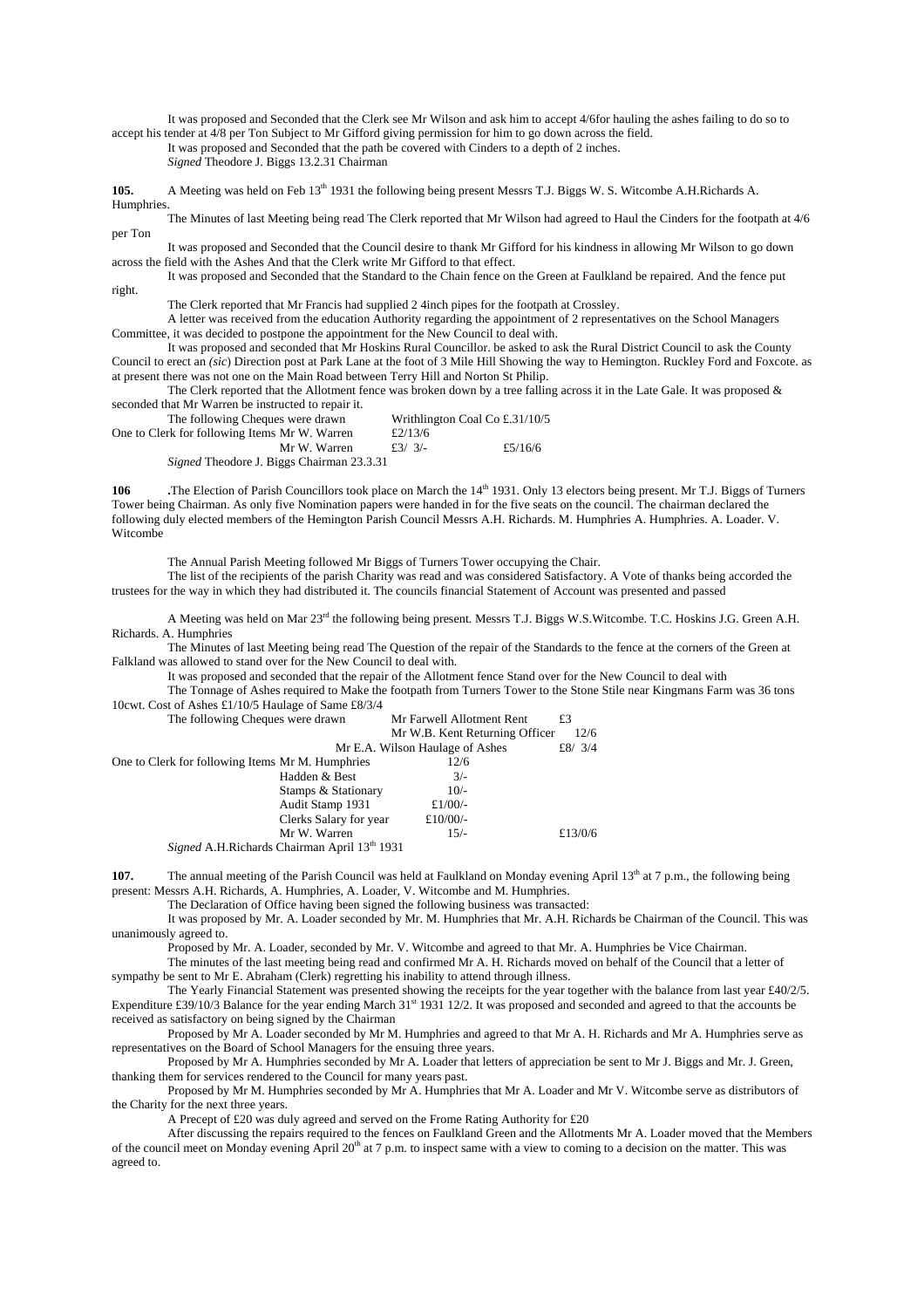It was the unanimous decision of the Council that Mr A. Humphries act as Clerk (pro. tem) during the indisposition of the Clerk, Mr E.J. Abraham

*Signed* A. H. Richards Chairman May 22 1931

108. A Meeting was held on May 22<sup>nd</sup> 1931 the following being present Messrs A.H. Richards M. Humphries, A.Humphries. A. Loader V. Witcombe.

The Minutes of last Meeting read The committee reported that they had inspected the fence in the Allotment Field and found that it required 20 posts to repair it. And had decided to purchase 20 Larch posts 6 Feet long & of 6 inch Diameter from Mr Charlton Buckland Down for the purpose.

The Committee also reported that they had inspected the fence on the Village Green at Falkland and found that Three of the Standards required resitting *(sic*) also that all the chains required Shortening so as to permit of the Chains being sufficiently tightened.

They also reported having met Mr. Hughes who after inspecting same offered to do the necessary work and paint same for the Sum of £2/10/-.

It was proposed and Seconded that Mr Hughes offer be accepted. the work to be done to the Satisfaction of the committee They also reported that Mr Warren would not give an estimate for the repair of the Allotment fence.

It was proposed and seconded that Mr Warren be instructed to do the repairs to the fence daywork at His usual price of 6d per

Hour.

It was proposed & Seconded that Mr Richards Supervise the repair of the fence. Mr Richards kindly agreeing to do so. A letter was read from Mr Charlton offering to Supply the 20 posts of the required length and Diameter for the Sum of £*BLANK* It was proposed & Seconded that Mr Charlton's offer be accepted. And the Clerk was instructed to write Mr Charlton asking him to bring the posts for the fence as Soon as he possibly can. The Clerk was requested to get the necessary Staples required for fastening up the wire

*Signed* A.H. Richards Chairman Oct 2nd 1931

**109.** A Meeting was held on Oct 2<sup>nd</sup> 1931 The following being present Messrs A.H. Richards M.Humphries V. Witcombe. A. Loader The Minutes of last Meeting being read The Clerk reported that he had written Mr Charlton on the 22nd May, asking him to bring the posts for the Allotment fence as soon as he could but he had not yet done so.

It was proposed & Seconded that the Clerk write him again asking him to deliver the posts as soon as possible.

It was reported that the repairs to the fence on the village Green at Falkland had been inspected and found to be done Satisfactory *(sic)* 

It was decided to let all other business stand over until next Meeting.

| Mr Farwell Allotment Rent                        |        |  |
|--------------------------------------------------|--------|--|
| £ $1/10/-$                                       |        |  |
| £ $2/10/-$                                       |        |  |
| a                                                | £4/0/9 |  |
| <i>Signed</i> A.H. Richards Chairman Feb 26 1932 |        |  |
|                                                  |        |  |

Under the auspices of the Parish Council a Parish Meeting was held on Oct  $27<sup>th</sup>$  1931 to discuss the Question of the Hemington water supply now pending between Lord Hylton and the Frome Rural District Council. Mr Richards occupied the Chair. Mr Kent Clerk to the R.D. Council attended and explained the Matter to the Meeting. It appears that in 1883 The Late Lord Hylton gave the Frome R.D. Council a right to take the overflow of water from the Spring at Kingmans Farm for the use of the Villagers of Hemington. The present Lord Hylton maintains that that permission was not binding on Him and had Served a writ on the R.D. Council in connection with the same. After hearing Mr Kents explanation of the case whilst he maintained the Council had a legal right to the overflow, there was nothing to Stop Lord Hylton from diverting Same, and that all legal expenses would have to be borne by the Parish. It was felt that as only some 8 or 9 Houses were involved it was not advisable for the Parish to run the risk of an Action in the High Courts. It was therefore proposed & Seconded and duly Carried that the R.D.Council withdraw from the case and leave the matter to Lord Hylton for him to come to an agreement with the Owners and tenants Himself.

*Signed* A. H. Richards Chairman Feb 26 1932

110. A meeting of the Council was held at Hemington on Friday evening February 26<sup>th</sup> 1932.

The following members were present. Mr A.H. Richards. Chairman. Messrs M. Humphries, V.W. Witcombe A. Loader and A. Humphries. Acting Clerk

The minutes of the last meeting were read and confirmed

Business 1. Owing to the indisposition of Mr E. Abraham Clerk to the parish Council, (who was at this time in the Eye Infirmary Bath) it was decided that a letter of sympathy be sent him on behalf of the Council, expressing regret at his indisposition, and wishing him a speedy recovery.

 2. The Clerk was instructed to communicate with Mr F.V. Charlton requesting him to deliver the 20 Larch posts, as agreed upon some six months ago in order to repair the fence of the Faulkland Allotments.

3. A letter was read from Mr W.B. Kent re amount of Precept required for the period commencing April  $1<sup>st</sup>$  1932 to March 31<sup>st</sup> 1933. After some discussion it was decided that Mr A.H. Richards should arrange an interview with Mr Kent, and endeavour to ascertain the amount available for that period.

*Signed* A.H. Richards Chairman March 18th 1932

A meeting of the council was held at Faulkland on Saturday March 5<sup>th</sup> 1932.

The following members were present. Mr A.H. Richards Chairman. Messrs V.W. Witcombe, M.Humphries A. Loader and A. Humphries. Acting Clerk

Business 1. Proposed by Mr M. Humphries and seconded by Mr A. Loader and resolved that A. Humphries be appointed Clerk pro-tem during the indisposition of Mr E. Abraham Clerk, and that he carry out all duties in connection with the forth coming Annual Parish Meeting.

 2. It was intimated that the posts had been delivered at the Faulkland allotments, and Messrs Richards and Witcombe were appointed supervisors of the work to be commenced immediately by Mr W. Warren.

3. It was decided to hold the Annual Parish Meeting in the Hemington Council School on Tuesday March  $22<sup>nd</sup>$  1932 and that the Council meet on Friday evening March 18<sup>th</sup> 1932.

*Signed* A.H. Richards Chairman March 18<sup>th</sup>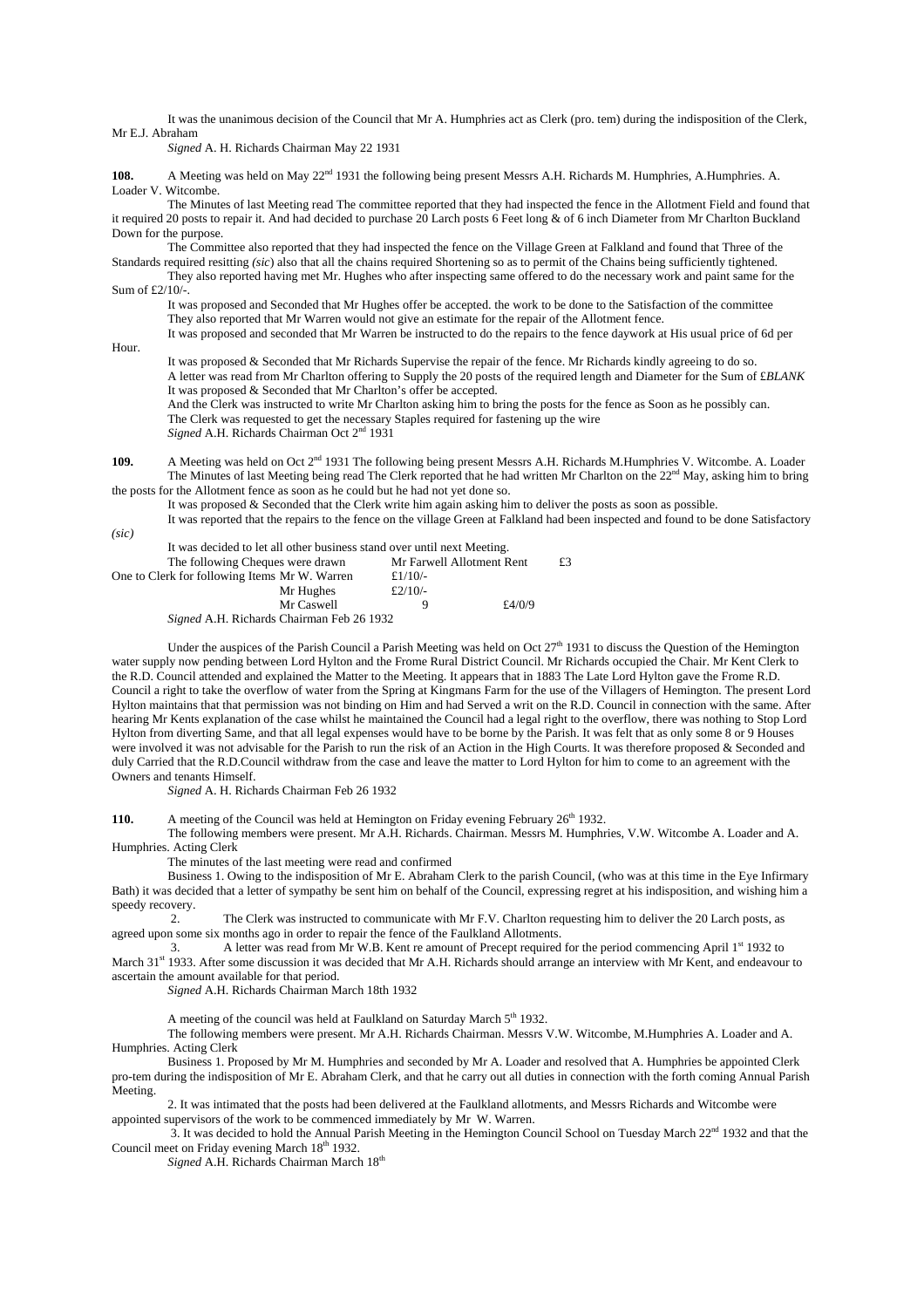**111.** A meeting of the Council was held at Hemington on Friday evening March 18<sup>th</sup> 1932.

The following members were present Mr A.H. Richards Chairman. Messrs M. Humphries. V. Witcombe A. Loader, and A. **Humphries** 

The minutes of the last meetings were read and approved.

Business 1. Messrs Richards and Witcombe reported that the repairs to the Faulkland Allotment Fence were completed and upon inspection were found to be satisfactory.

 2. It was proposed by Mr A. Loader and seconded by Mr V. Witcombe and agreed to, that a precept be served upon the Frome Rating Authority for the year ending March  $31<sup>st</sup>$  1933. for the amount of £30.

 3. It was reported that Mr Hughes of Faulkland had accidentally damaged the fence at Faulkland Green, but had kindly offered to repair same, free of charge.

4. The Clerk was instructed to procure a Cheque Book for Council purposes, at the cost of 2/-

| 5. The following cheques were drawn                | Major Farwell Allotment rent        |            | £3        |          |
|----------------------------------------------------|-------------------------------------|------------|-----------|----------|
|                                                    | Mr F.V. Charlton for 20 Larch posts |            | £ $1/5/-$ |          |
| Due to the Clerk Mr E. Abraham for following items | Clerks salary for Year              | £ $10$     |           |          |
|                                                    | Mr M. Humphries                     | 7/6        |           |          |
|                                                    | Mr F. Warren                        | 1/6        |           |          |
|                                                    | Mr W. Warren                        | £ $2/19/6$ |           |          |
|                                                    | stamps and stationery               | $10/-$     |           |          |
|                                                    | Audit stamp                         | $10/-$     |           |          |
|                                                    | Cheque Book                         | 1/8        |           | £14/10/2 |
|                                                    |                                     |            |           |          |

*Signed* A.H. Richards Chairman April 8<sup>th</sup>/32

The Annual Parish Meeting was held in the Hemington Council School on Tuesday evening March 22nd 1932. There was a small attendance. Mr A. H. Richards presided.

At the opening of the meeting Mr V. Witcombe moved and Mr M Humphries seconded that a letter of sympathy be sent to Mr E. Abraham from the meeting on account of his illness, wishing him a speedy recovery. This was unanimously agreed to.

Mr A. Humphries (Acting Clerk) presented the Yearly Financial Statement which showed the receipts for the year together with the balance of £28/7/10 and Expenditure £25/15/11 leaving a balance for the year ending March 31<sup>st</sup> 1932 of £2/11/11.

It was proposed and seconded and agreed to that the accounts be received as satisfactory and adopted.

The Chairman read the list of the recipients of the Parish Charity, which was accepted as satisfactory. The Trustees were accorded thanks for their services in the administration of the same.

It was suggested that the cinder path through the fields at Kingmans Farm should be restored, and the chairman intimated that it would receive the attention of the Parish Council in the near future.

*Signed* A.H. Richards Chairman April 8 1932

112. The annual meting of the Council was held at Hemington on Friday evening April 8<sup>th</sup> 1932.

The following members were present. Mr A.H. Richards (Chairman) Messrs A. Loader. M.Humphries V. Witcombe and A. Humphries Acting Clerk.

The minutes of the previous meeting were read and confirmed.

Business 1. The Yearly Financial statements, Books and vouchers were presented, which showed an Income for the Year together with the balance from last year of £28/7/10 and Expenditure of £25/15/11 leaving a balance to carry forward for the year ending March 31<sup>st</sup> 1932 of £2/11/11 It was proposed by Mr A. Loader & seconded by Mr M. Humphries and agreed to, that the accounts be accepted, being duly signed by the Chairman.

 2. The cinder path at Kingman's Farm was under discussion, with view to having same repaired. Finally, it was decided that the Councillors should meet, and inspect same on Tuesday evening April 12<sup>th</sup>1932.

 3. It was reported that the lane leading from Faulkland Allotments to the top of Lipiate Hill had become impassable, owing to overgrowth of the hedges, and upon a motion by Mr A. Loader seconded by Mr V. Witcombe it was decided that a letter be sent to Mr C. Scammell asking him to give it his attention.

 Messrs M. Humphries and A.H. Richards kindly offered to remove the obstruction in the footpath leading from the Churchyard to the fields at Manor Farm, Hemington.

*Signed* A.H. Richards Chairman Apri15 1932

A meeting of the Council was held at Faulkland on Friday evening April 15<sup>th</sup> 1932.

Members present were Mr A.H. Richards (Chairman) Messrs V. Witcombe, M. Humphries, A. Loader and A. Humphries. The minutes of the last meeting were read and confirmed.

It was reported that an inspection had been made of the cinder path near Kingman's Farm, and it was decided to restore the path, as soon as the drainage of the land, which is now in progress is complete.

A letter was read from the Head Post-master, Bath, asking permission to relieve the local postman of his duties on Saturday afternoons, by dispensing with the evening delivery on that day, and substituting a mid-day collection of letters. A discussion followed, upon which it was unanimously decided in favour of the suggestion; but requesting, that, if possible, letters for callers, be left at the Faulkland Post Office at the time of the clearance, also that information regarding the change, be posted at each letter box, for the convenience of the parishioners.

*Signed* A.H. Richards Chairman June 20 1932

**113.** A Meeting was held on June 30<sup>th</sup> 1932 The following being present. Messrs A.H. Richards M. Humphries. A. Loader. A. Humphries The Minutes of last Meeting being read It was reported that the Council had written Mr Scammell regarding the Hedge in Grove Lane. Asking him if he would kindly Cut the Hedges back making it passable for people wishing to walk through the lane which at present they were unable to do, but that he had not done so, or replied to the letter

It was proposed & Seconded that the Clerk see Mr. Scammell, and tell him that if he did not Cut the Hedges back so that people could walk through the lane, the Council would place the matter in the hands of the Rural District Council

It was reported that Major Farwell Agent to The Lord Hylton had complained about the tenants of Turners Tower Cottages throwing Rubbish of all kinds into Hollowpit Lane and asking the Council to take Steps to stop the nuisance. The Council feeling that this was a matter over which they had no Jurisdiction as the Lane was formerly used for all Kinds of Vehicular and other traffic It was decided that Mr Richards see Mr Kent Clerk to the Rural District Council and lay the matter before him and Ascertain from him wether under the circumstances the Council would have any right to the management of the Lane or would it be a matter for the R.D. Council.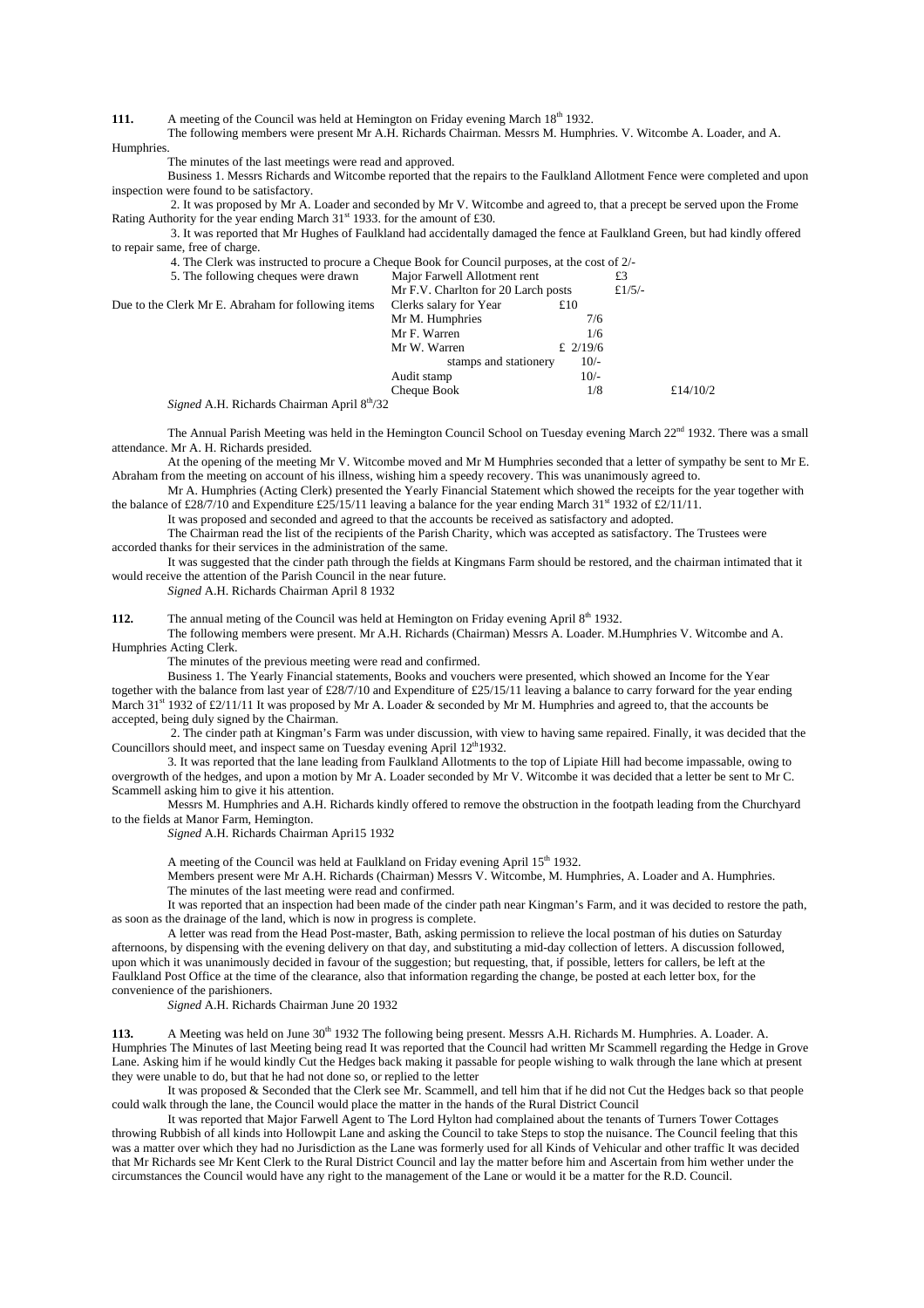Complaints having been received from Mr Gifford that the tenants of Turners Tower Cottages was throwing their ashes on to His land after the side of the path leading to Kingmans Farm thereby causing him a damage to the Land

It was proposed and Seconded that the Clerk write a notice and place it in the window of the Social Club at Turners Tower asking those persons Guilty of doing so if they would kindly oblige by refraining from doing so in the future and thereby save further unpleasantness.

The Question of the repair of Kingmans Footpath was discussed. And it was finally decided for the Council to Meet at the path on Friday June  $24<sup>th</sup>$  at Seven o' clock in the evening. And decide what should be done.

*Signed* A.H. Richards Chairman July 1 1932

A Meeting was held on July 1<sup>st</sup> 1932 The following being present Messrs A.H. Richards. M. Humphries A. Humphries. V. Witcombe. A. Loader The Minutes of last Meeting being read **114.** The Clerk reported that he had written a Notice in regard to the throwing of ashes on to Mr Gifford's Land at the path at Turners Tower asking those persons Guilty of doing so to kindly refrain from doing so in the future. And had placed it in the window of the Social Club. Also that he had seen Mr Scammell in reference to the Cutting of the Hedges in Grove Lane. And that Mr Scammell had promised him that he would Cut and Lay the Hedges next Autumn

Mr Richards reported that he had called to see Mr Kent in regard to the Councils liability as regard Hollowpit Lane but could not see him as he was away from Home.

It was proposed & Seconded that the Clerk write to Mr Burt Sanitary Inspector calling his attention to the nuisance complained of in Hollowpit Lane asking him to take the necessary Steps to Stop the nuisance in the future

Mr Loader reported that he had approached Mr Widdicombe Surveyor in regard to the Sale of Sufficient Tarmack now being pecked up from the road at Terry Hill for the purpose of making the footpath at Kingmans Farm. And was informed that if the Council would write him on the matter. He would give them particulars as to price etc.

It was proposed and seconded that the Clerk write Mr Widdicombe in regard to it informing him that the Quantity required would be 15 Tons or more.

The council accepted Mr Scammells promise to Cut and Lay the Hedges after Grove Lane and agreed to wait untill then before taking any further Steps in the Matter

The Council reported that they met at Kingmans Farm on June 24<sup>th</sup> and inspected the work necessary to be done to the path. they found that the path required extending at one end a distance of 13 yards and at the other 10yards. Also that the existing path required to be completely pecked up and relaid with Cinders or Tarmack. Also that it would require new pipes to go under the path to carry away the surface water as the present pipes were all broken. Also that it would require a Small Gutter to be dug after each Side of the path to help the pipes to carry away the water during a heavy rainfall.

It was proposed and Seconded that the Clerk See Mr Hayward and Mr Mounty and ask them to meet the Council at **115.** Kingmans Farm to hear and inspect the work to be done to the path with a view of giving an estimate for the work or give a price Day work for the Same on Wednesday July  $6<sup>th</sup>$  at 7 o' clock in the evening.

The Clerk was also instructed to see Mr Wilson and ask him to Meet the Council at the Same time and place with the view of giving a price per Ton or by the load for Hauling the necessary Ashes or Tarmack required to make the path.

The Clerk was also instructed to see Mr Francis and ask him to supply the Council with sufficient pipes required for the repair of the path

## *Signed* A.H. Richards Sept 30<sup>th</sup>1932

The Council met Messrs Hayward Mounty and Wilson at Kingmans Farm on July 6<sup>th</sup>. After pointing out to them the work to be done, and explaining to them the manner in which they wanted it done, and that it would be subject to inspection by the Council. and to receive their satisfaction at the way in which the work was done before being paid for. After they had inspected the path And considered the Matter over Messrs Hayward & Mounty offered to do the whole of the work to be done to the path to the Satisfaction of the Council for the Sum of £8 (Eight Pounds)

Mr Wilson offered to haul all the ashes or Tarmack required to make the path at Seven Shillings per Load The council having retired to consider the offers. And after fully discussing Same And going very fully into the nature off *(sic*) and the Amount of work to be done It was proposed Seconded and duly Carried that the offers be accepted Subject to the two parties signing an Agreement according to their offers which they Accordingly did.

A Meeting was held on Sept 30<sup>th</sup> 1932 the following being present Messrs A. H. Richards M. Humphries V. Witcombe A. Humphries A. Loader

The Minutes of last Meeting being read The paths Committee reported that they had inspected the work done to the path at Kingmans Farm. And found that the work had been done in Accordance with the Agreement. And to their complete Satisfaction.

A Letter was read from Mr Burt **116.** Sanitary Inspector. Stating that the nuisance at Hollowpit Lane did not constitute a Breach of the Sanitary Law. but came within a Bye Law of the County Council. wherein anyone caught throwing rubbish of any kind in a public place was liable to prosecution by the Police

A Letter was read from Mr Kent relative to the appointing of two representatives on the Valuation Committee for matters in connection with the parish of Hemington when under consideration.

The Clerk was instructed to write Mr Widdicombe Surveyor thanking him for his kindness in giving the Council the Tarmack for the path at Kingmans Farm. and to inform him that it answered the purpose Capitally

Regarding the appointing of two representatives on the Valuation Committee It was proposed and Seconded that Mr T. C. Hoskins and Mr R.A. Gifford be appointed. Subject to their accepting the appointment. And that the Clerk see them in reference to same

The Clerk reported that Mr Rich had put up a new Stile across the path in Jonathans leading to Chickwell

The Clerk reported that Mr Francis had supplied the pipes for the repair of the path at Kingmans Farm

The Clerk was instructed to tell Mr Warren to Clean out the pipes and Gutters where trod in by the Cows at Kingmans Footpath And also at the footpath across Corsley especially the pipes at the Swing Gate at the Tramway.

| The following Cheques were drawn                 | Mr Farwell Allotment Rent | £3       |
|--------------------------------------------------|---------------------------|----------|
| One to Clerk for following Items E. Wilson & Son | £5/19/-                   |          |
| C. Haywood. F. Mounty                            | £8                        |          |
| W. Warren                                        | £1/ $5/-$                 |          |
| Hadden & Best                                    | 8/6                       | £15/12/6 |
| Signed A. H. Richards Chairman Dec 16 1932       |                           |          |

A Meeting was held on Dec16th 1932 the following being present Messrs A.H. Richards. A. Loader V. Witcombe M. Humphries. A. Humphries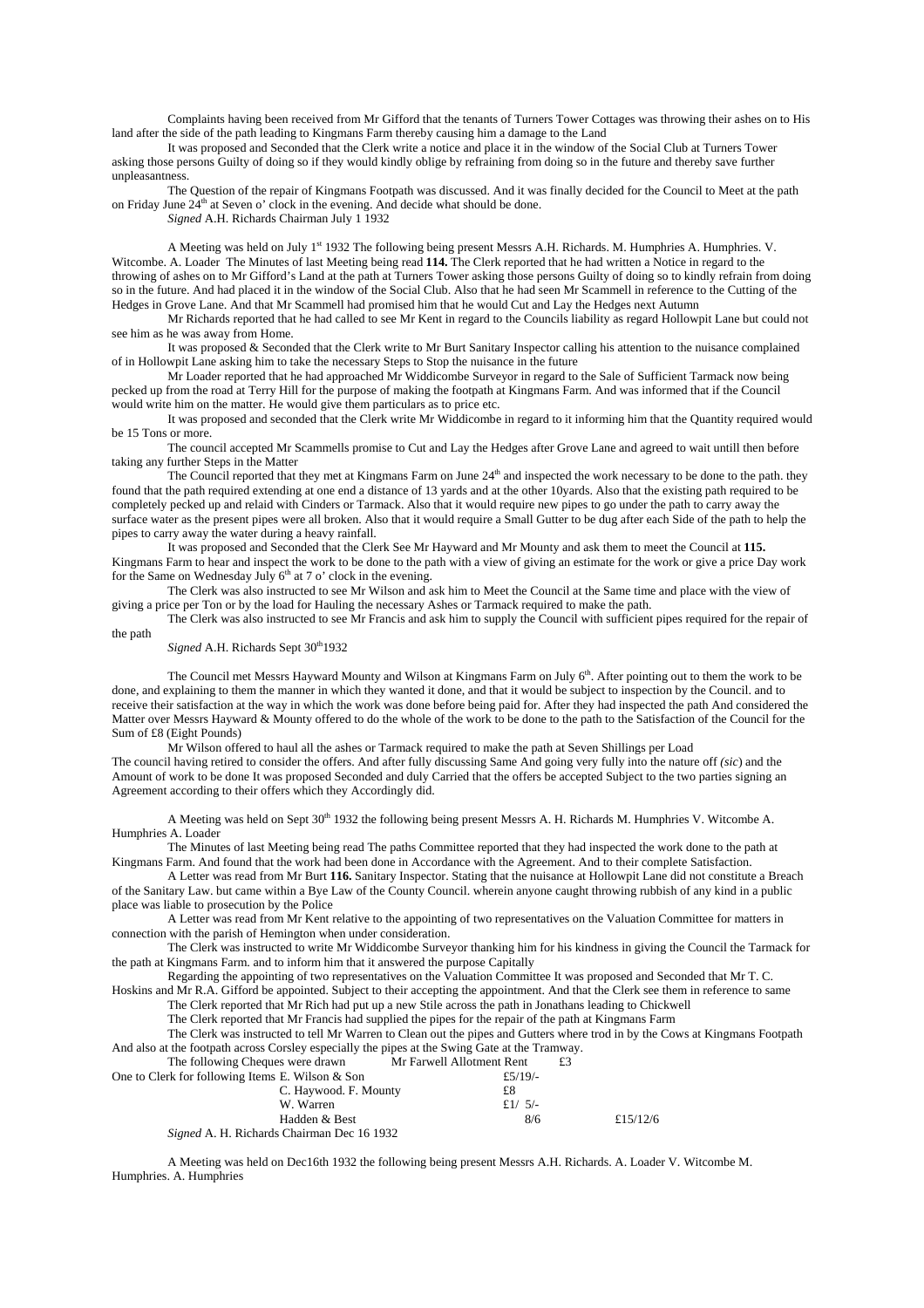The Minutes of the last Meeting being read **117.** The Clerk reported that he had seen Mr Hoskins and Mr Horler in reference to their being willing to serve as the appointed representatives on the Valuation Committee for the parish of Hemington. And that they were both willing to accept the appointment

It was proposed and seconded that they be appointed

It was reported that Mr Scammell had started to Cut and lay the Hedges after the side of Grove Lane.

The Clerk reported that he had told Mr Warren to clean out the pipes at the footpath in Hollowpit Lane

A Letter was read from the Ministry of Health in regard to the Amalgamation of parishes

The Clerk was instructed to write to the Bristol Tramways & Carriage Co. asking them if they would kindly Grant an application from the council to run a Bus from Terry Hill to Falkland a distance of 1 ½ miles twice a week on Wednesday's and Saturday's for the convenience of passengers wishing to go to Frome and Radstock on those Days.

*Signed* A.H. Richards March 24<sup>th</sup> 1933 Chairman

A Meeting was held on Mar 24<sup>th</sup> 1933 the following being present Messrs A.H. Richards. M. Humphries. A. Loader A. Humphries

The Minutes of last Meeting being read A Letter was read from the Bristol Omnibus Company regretting their inability to run a bus from Terry Hill to Falkland, owing to their existing Licenses not permitting them to do so

It was reported that the rails at the side of the Bridge across the water between Hardington and Hemington was broken off Also that the Bridge in Boufees wanted repairing.

It was reported that Mr Scammell had left the Cutting of the Hedges after the side of Grove Lane. And that the Briars was lying about the lane. It was decided to leave the matter to see if Mr Scammell returned to cut the Hedge if not to lay the Matter before the Rural District Council

Mr Richards promised to inspect the two Bridges and to report to the Council at their next Meeting what was required to be done<br>The following Cheques were drawn Mr E. W. Farwell Allotment Rent  $\text{£3}$ **118.** The following Cheques were drawn Mr E. W. Farwell Allotment Rent £3 One to Clerk to pay following Items

| One to Clerk to pay following Items | Messrs Hadden & Best   | $4/-$     |
|-------------------------------------|------------------------|-----------|
|                                     | Mr W. Warren           | £2 $/2/-$ |
|                                     | Mr. M. Humphries       | 12/6      |
|                                     | Stamps & Stationary    | $10/-$    |
|                                     | <b>Audit Stamp</b>     | $10/-$    |
|                                     | Clerks Salary for year | £10       |

It was proposed & Seconded that a precept for £40 be Served on the Rating Authority for the year 1933 *Signed* A. H. Richards (Chairman) April 11 1933

The Annual Parish Meeting was held on March the  $28<sup>th</sup>$ . 15 persons being present

The Financial Statement of the Council was presented and read and was considered Satisfactory.

The List of the recipients of the Charity was read and was approved. A vote of thanks being accorded the Trustees for the fair and Impartial way in which they had distributed it

£13/18/6

A discussion then took place as to how long a person should be resident in the parish before being entitled to receive the Charity. Finally it was proposed & Seconded and duly Carried that the Time of residence should be 12 Months

It was proposed & Seconded and duly carried that the Council be asked to hold the Annual Parish Meeting next year at Falkland Old School.

A Meeting was held on April 11<sup>th</sup> 1933 the following being present. Messrs A.H. Richards. M. Humphries. A. Loader A. Humphries. V. Witcombe.

The Minutes of Last Meeting being read It was Stated that under the Somerset review order. Owing to the Amalgamation of the parishes of Foxcote and Hardington with the parish of Hemington it became necessary for the Council to elect two extra members to serve on the council for the Council year. And that at the triennial election of Councillors to be held next year the Council would then consist of 6 *(sic*) Members instead of 5 as at present.

It was proposed and Seconded that the Rev R. H. Edwards of Foxcote. And Mr W.S. Witcombe of Falkland be elected members of the Council, upon a Show of Hands. The Chairman declared them duly elected.

**119.** A Letter was read from the County Education Committee regarding the Appointment of 3 representatives of the Hemington Parish Council. to serve with the Managing Body of the Writhlington Church of England School. for the Appointment of a Joint Manager for the parishes of Writhlington and Foxcote on the Managing body of the Above School.

It was proposed and Seconded that the Rev R.H. Edwards. Mr A.H. Richards and Mr A. Humphries be appointed as the Councils 3 representatives for the above purpose which was duly Carried

Mr Richards reported that he had inspected the Bridges at Hardington and Bouffees Hemington. And found that the whole of the rails and posts at the Hardington Bridge had been broken away. And would require 4 uprights 2 rails 2 bolts 22 ½ inches long by ½ inch 2 treads 21 inches by 3 by 1 thick. Bouffees Bridge would require 4 uprights 2 bolts 22 ½ by ½ inch.

After discussing the Matter the Council decided before doing anything they would meet and inspect the Bridges And it was finally decided for the Council to Meet at Hemington School on April the  $12<sup>th</sup>$  at Seven O clock in the Evening.

It was proposed and Seconded that in the future before Mr Warren did any work to the footpaths or other work. He should await instructions from the Clerk to do same

*Signed* A. H. Richards Chairman Sept 22 1933

A Meeting was held on Sept 22<sup>nd</sup> 1933 the following being present Messrs A. H. Richards. V. Witcombe. W. Witcombe A. Loader. A. Humphries. M. Humphries.

The Minutes of Last Meeting being read The Paths Committee reported that they had inspected the Footbridge at Hardington and in Bouffees and found that the Condition of the bridges was as stated. After discussing the matter. It was decided to ask Mr Hughes of Falkland to repair the two bridges. To use all the old timber that is suitable. use new where required. Use all the Old Iron work that is suitable. Putting new where required.

Mr Richards promised to supervise the work.

It was proposed and seconded that the Clerk write Mr Wallis calling his attention to the Iron Standard on the village Green that His Lorry broke. And ask him to repair same according to his promise. And to **120.** Inform him that upon his failing to do so the council would consider taking other proceedings.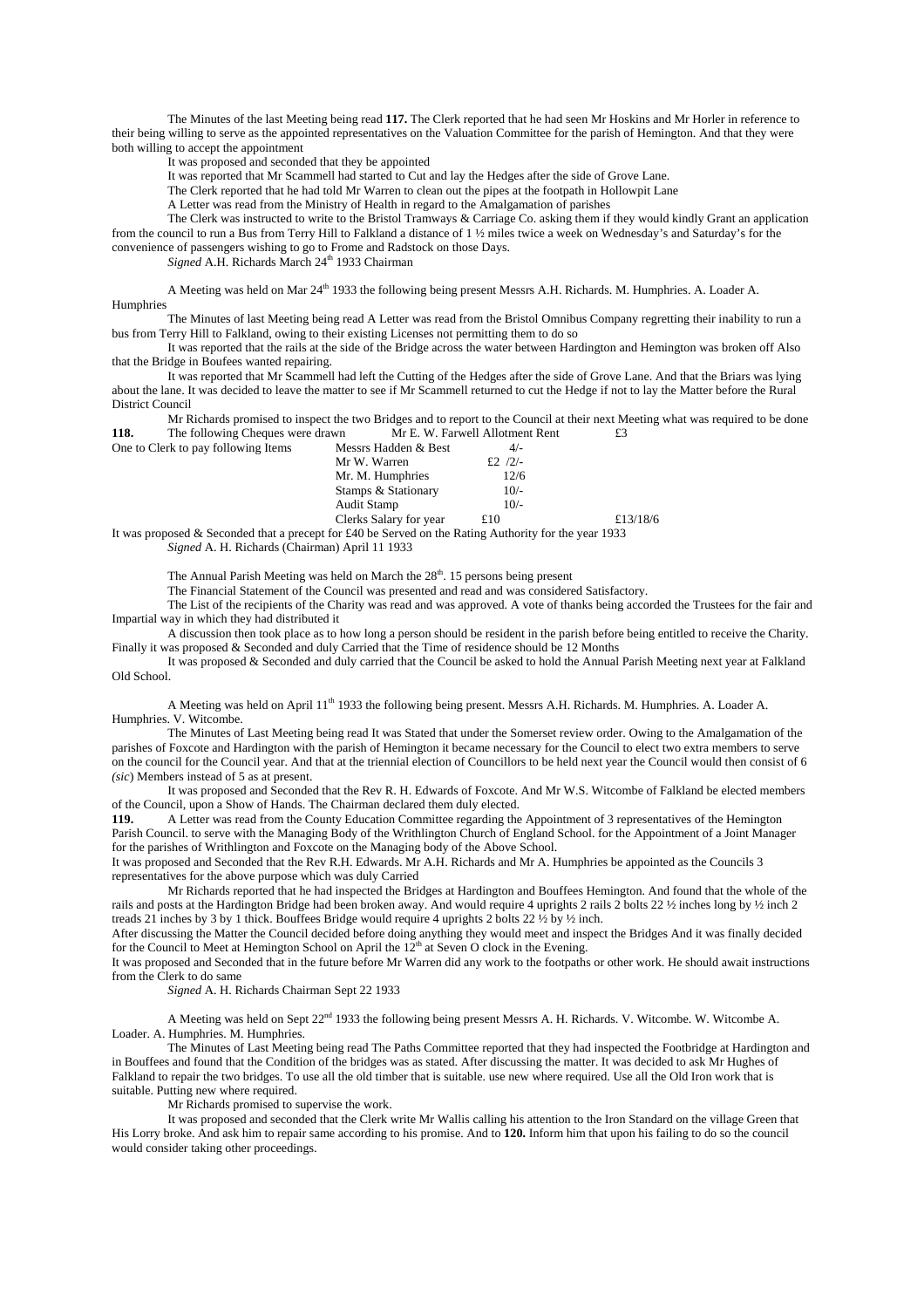It was proposed and Seconded that the Clerk write Mr Burt Sanatory *(sic)* Inspector Asking him if he could meet members of the parish Council. To discuss with them what steps could be taken to stop the stench arising from the Sewage running through the open drain at the bottom of the village.

It was proposed and seconded that the meetings of the Council should be held in the Old School at Falkland the proposal being carried.

It was proposed and Seconded that Mr M. Humphries be thanked for his kindness in providing a room for the Meetings of the council from the time parish Councils was first instituted The proposal being unanimously Carried.

The clerk was instructed to ask Mr Warren to open the pipes and clean out the Gutters at the path at Kingmans farm. and also across Corsley & Dry Tyning

The following Cheques were drawn Mr Farwell Allotment Rent £3<br>rk to pay following Item Mr W. Warren 13/-

One to Clerk to pay following Item

*Signed* A.H. Richards (Chairman) Nov 10 1933

A Meeting was held on Nov 10<sup>th</sup> 1933 the following being present Messrs A.H. Richards. A. Humphries. A. Loader Rev R.E. Edwards. V. Witcombe. W. Witcombe

The Minutes of last Meeting being read The Clerk reported that he had seen Mr Wallis in regard to the repair of the Iron Standard on the Green which was broken by his lorry. And that he had promised to have the same repaired at once.

Mr Richards reported that he had inspected the work done at the two Bridges by Mr Hughes and that the work had been done to his entire satisfaction.

It was proposed and Seconded that the Clerk write Mr Wallis and tell him that having regard to his many promises to have the Standard repaired and not having done so that unless it was repaired within 28 Days the Council would take other Steps **121.** in regard to same

A letter was read from Mr Kent enclosing one received by him from The Ramblers Association calling the R. D.C. attention to the obstruction of a footpath leading from Hardington to the Village of Falkland. by having Barbed wire put on the top of the Stiles. by the side of the road known as Chickwell Lane. and asking the R.D. C to take the necessary steps to have the obstruction removed. Mr Kent asking the Parish Council to give their attention to the Matter and report results to him.

A letter was read from Mr Kent regarding the preservation of Rights of Way and Footpaths in the Parish. Owing to the coming into force on Jan1st 1934 of the Rights of Way & Footpath Act. And asking the Councils Cooperation by marking in the enclosed Maps. all known Right of ways and Footpaths now in use or within the last 20 years in the Amalgamated Parish of Hardington. Foxcote & Hemington

It was proposed & Seconded that the keeping open the right of way through Hollowpit Lane and Grove Lane be brought to the notice the R.D.C. The Rev R.E. Edwards Rural Councillor promising to bring the matter forward at the next meeting of the R.D.C. The following Cheques were drawn One to Clerk to pay following items Mr Charlton 5/6

| The following Cheques were drawn | One to Clerk to pay following items | Mr Chariton |                |  |
|----------------------------------|-------------------------------------|-------------|----------------|--|
|                                  |                                     | Mr Hughes   | £ $1/7/6$      |  |
|                                  |                                     | Mr Warren   | £1/1/- £2/14/- |  |
|                                  |                                     |             |                |  |

*Signed* Arthur Humphries (Vice Chairman) March 22<sup>nd</sup> 1934

The Election of Parish Councillors took place on March the 5<sup>th</sup> 1934. About 50 electors being present. Mr A. H. Richards of Falkland Chairman of the Council being Chairman. Owing to the Amalgamation of Parishes the number of Councillors to be elected was 6 for which there was 9 Nomination papers handed in. Upon a Show of Hands the following was the result

| Mr G. Chambers 27  | Mr T. Nicholas    | 32 <sup>0</sup> | Rev R.E. Edwards 36 | Mr C. Warren      | 29 |
|--------------------|-------------------|-----------------|---------------------|-------------------|----|
| Mr A. Humphries 26 | Mr V. Witcombe 18 |                 | Mr G. Lee           | Mr W. Witcombe 16 |    |
| Mr A. Loader       |                   |                 |                     |                   |    |

As no poll was demanded the Chairman declared the following 6 Candidates duly elected members of the Hemington Parish Council Messrs G. Chambers. Rev. R.E. Edwards A. Humphries. A. Loader. T. Nicholas C. Warren

**122.** The Annual Parish Meeting followed Mr A.H. Richards Falkland being Chairman

The List of the recipients of the Parish Charity was read and was considered Very Satisfactory A vote of thanks being accorded the Trustees for the fair and impartial manner in which they had distributed it.

The Councils Financial Statement of Accounts was presented and passed being considered Satisfactory.

A discussion on Grove Lane was held but no proposals for the Consideration of the Council was made

It was proposed and seconded that the Rev R.E. Edwards bring the matter of the Village pump before the R.D.C. at their next meeting Mr. Edwards promising to do so

A vote of thanks was proposed & seconded to Mr Richards for taking the Chair. And also for his Services as Chairman of the Parish Council for the past six years He having decided to now resign from the position.

A Meeting was held on Mar 22<sup>nd</sup> 1934 the following being present. Messrs A.H. Richards. A. Loader. A. Humphries W. Witcombe. V. Witcombe. M. Humphries

The Minutes of last Meeting being read The Clerk reported that he had seen Mr Wallis in regard to the repair of the Standard belonging to the fence on the green broken by his Lorry and that he had now repaired it.

The Clerk reported that he had written Mr Kent informing him that the Council had inspected the Stiles complained of by the Ramblers Association. and that they had found no obstruction placed upon them

Also that the Council had marked the footpaths in use in the parish on the Maps sent by Mr Kent and returned them to Mr Kent Mr Kent being satisfied with the Assistance given Him by the council.

It was reported that Mr Francis had repaired the Village Pump and that it was now working satisfactorily.

t was reported that the Trustees of the Charity had received the Sum of £2/6/3 of the arrears due on the charity. leaving stil (sic) in arrear £1/11/6<br>123 Mr W

**123.** Mr W. Witcombe reported that he had seen Mr Lock late owner of the farm on which part of the Charity is levied. And that he had told Him that he sold the farm to Mr Hole Senior and had allowed the sum of £15 on the Sale towards the Charity

 It was reported that Complaints had been received as to a nuisance at the entry to Hollowpit Lane Turners Tower. as the Council could not deal with it. It was proposed and seconded that the Clerk write Mr Burt Sanitary Inspector calling his attention to the matter The clerk reported that he had collected all the Allotment rent except the sum of 3/9 from Mr Wallace.

 It was reported that Complaints had been received from Tenants of the Allotment that the trackway in the Allotment field required repairing as it was now full of deep Ruts caused by the wheels of Carts

It was agreed for the Council to inspect same and decide what should be done in the Matter.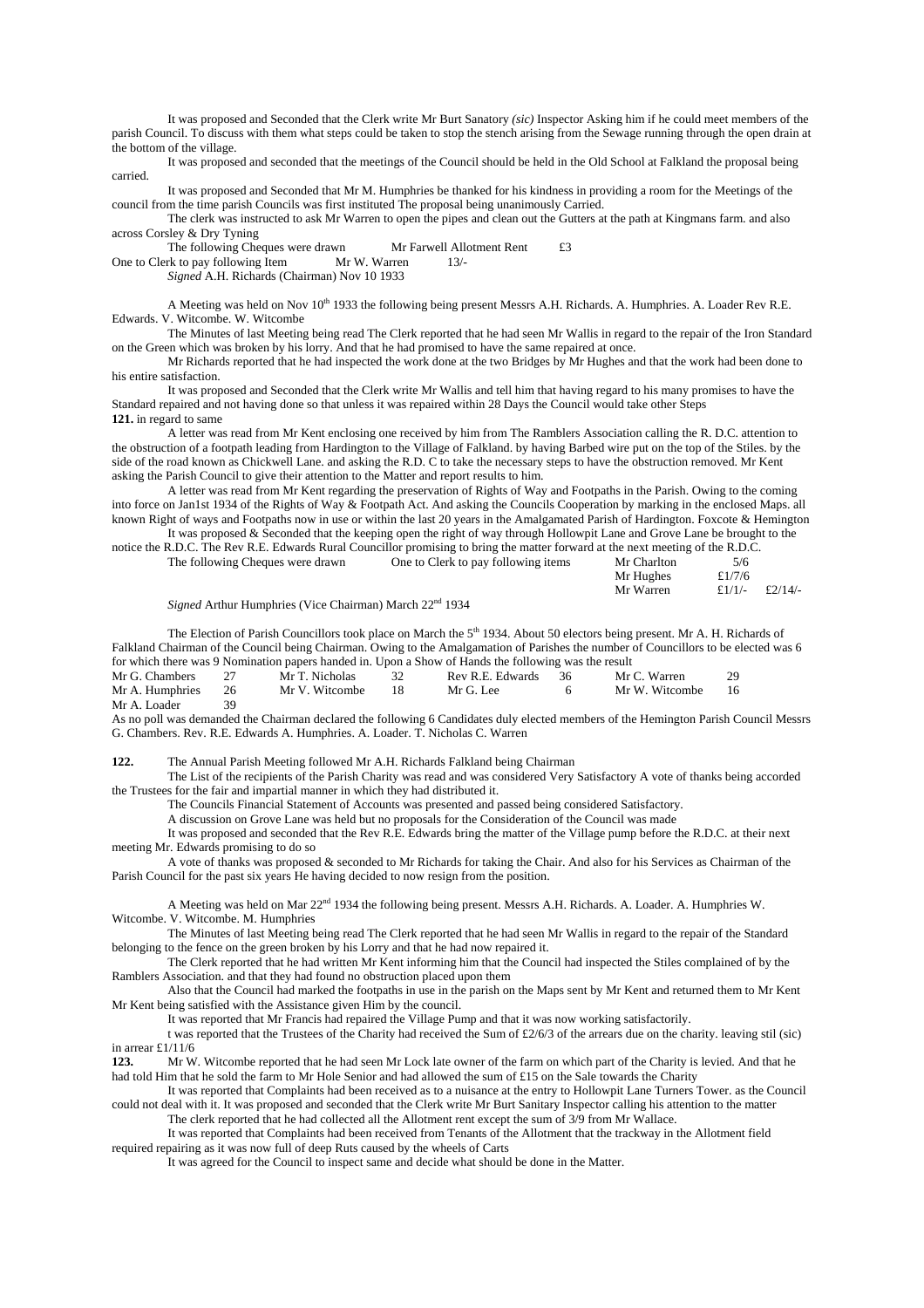The Clerk reported that Mr Hawkins had given up his 45 perch of Allotment. And that he had relet To Mr J.G. Green 22 ½ perch. Mr F. Burgess 11 ¼ perch and Mr C. Sargent 11 ¼ perch.

It was proposed and Seconded that a precept for the Sum of £30 be served on the Rating Authority

It was agreed that the Annual Council Meeting be held on April the  $11<sup>th</sup>$  at 7 o' clock

 A letter was read from the Education Committee regarding the appointment of a representative for the parish on the Frome County School Committee Mr Richards (Chairman) agreed to see the Rev K.C. Jackson Norton St. Philip and ask him if he would kindly consent to continue to represent the Parish on the Committee

Signed A.H. Richards (Chairman) April 11<sup>th</sup> 1934 The following Cheques were drawn Mr. E.W. Farwell Allotment Rent £3<br>Mr. W. B. Kent Returning Officer 11/6 Mr W.B. Kent Returning Officer One to Clerk to pat following Items Mr C. A. Brickett 6<br>Mr F. Warren 7/6 Mr F. Warren  $7/6$ <br>Stamps & Stationary  $10/2$ Stamps & Stationary 10/-<br>Audit Stamp 5/-Audit Stamp Clerks Salary for year £10  $£11/3/$ *Signed* A.H. Richards (Chairman) Apri1 11th 1934

**124.** A Meeting was held on Apr 11<sup>th</sup> 1934 the following being present Messrs A.H. Richards. A. Humphries. M. Humphries A. Loader. V. Witcombe

 The Minutes of last Meeting being read The Clerk reported that he had written Mr Burt Sanitary Inspector regarding the nuisance at Hollowpit Lane. but had received no reply

The Council was of an opinion that the trackway in the Allotment field did not require anything done to it.

The Clerk reported that he had not received Mr Wallace's Allotment rent

 Mr Richards reported that he had seen The Rev K.C. Jackson. Norton St Philip and he had agreed to represent the parish of Hemington on the Frome County School for the next 3 years

 It was reported that it wanted a new Gate post for the Gate at the Allotment field. It was proposed and seconded the Clerk write Mr Farwell asking him if he would provide the Council with a new post.

 The financial Statement and books of Account were presented and passed. Showing that the receipts for the year including Balance from last year was £52/8/6. Expenditure for the year £21/1/6 leaving a Balance in Bank to the Credit of the Council on Mar 31<sup>st</sup> 1934 of £31/7/-

 It was proposed and Seconded that the best thanks of the Council be given to the retiring Members for their services to the Council. And was carried Unanimously

*Signed* Arthur H. Loader Chairman April 18<sup>th</sup> 1934

The first Meeting of the newly elected Parish Council. Was held on May  $7<sup>th</sup>$  1934 The following being present Messrs A. Loader. A. Humphries. T. Nicholas G. Chambers. C. Warren

The Declaration of Office being signed It was proposed and Seconded that Mr A. Loader be appointed Chairman of the Council and was duly carried

It was proposed and seconded that Mr A. Humphries be appointed Vice Chairman

The council formed themselves into a Committee for all purposes

**125.** The Minutes of the last Meeting being read The Clerk reported that he had written Mr Burt in reference to the nuisance at Hollowpit Lane. but had not received any reply

 The Clerk reported that he had written Mr Farwell in regard to his providing the Council with a New Gate post for the Allotment Gate. and had received a reply regreting *(sic*) his inability to do so, as under the Council's Agreement. it was the duty of the Council to find all Material for Gates and fencing required for the Allotment

 It was proposed and Seconded that a new post be put to the Gate. And that the Clerk see Mr Wilson. asking him if he could supply the Council with one. if not. that the Clerk write Mr Charlton asking him to supply the Council with one.

It was proposed and Seconded that Mr J.W. Hughes be engaged to put the post in

 It was proposed and Seconded that The Rev R.H. Edwards be appointed Joint representative on the Writhlington Board of School Managers. the proposal being carried.

 It was proposed and Seconded that Mr Arthur Loader be appointed representative on the Hemington Board of School Managers for the period of 3 years or untill he resigns or is removed by the Appointing body the proposal being carried

 It was also proposed and Seconded and duly Carried. that Mr Arthur Humphries be reappointed representative on the above Board for the same time and under the Same Conditions.

A letter was read from the Ministry of Health. in reference to any Contracts the Council may in the future enter into

 It was proposed and Seconded that the Stones at the Stocks on the village Green which had become displaced from their position. Should be reset in their original position as near as possible

 It was proposed and Seconded that 2 or 3 park Seats be put on the Green for the convenience of the Inhabitants of the village who may wish to sit there. it being left to the Clerk to ascertain the price per Seat

 It was proposed and Seconded the **126.** Clerk find out the yearly premium required to insure the Casual labour employed by the Council. The policy to be a covering one so as to include any Casual labourer the council may employ under the employers liability Act *Signed* Arthur H. Loader Chairman

A Meeting was held on May the 7th 1934 *(sic)* the following being present Messrs A.H. Loader A. Humphries Rev R.H. Edwards T. Nicholas. C. Warren G. Chambers

 The Minutes of the last Meeting being read The Clerk reported that he had received a reply from Mr Burt in regard to the nuisance at Hollowpit Lane. Stating that the Surveyor had removed the accumulation.

 The Clerk reported that Mr Wilson had supplied a post for the Gate at the allotment. the same being considered very satisfactory. Also that Mr J. Hughes had put it in and had rehung the Gate.

 A Letter from Mr Farwell Agent to the Lord Hylton was read calling the attention of the council to the fact that His Lordship claimed the surface of the Village Green. And claimed the right to remove any itinerant Matter placed upon the green. Maintaining that he had His possession deeds showing the Green had been conveyed over to him. After discussing the letter It was proposed and Seconded that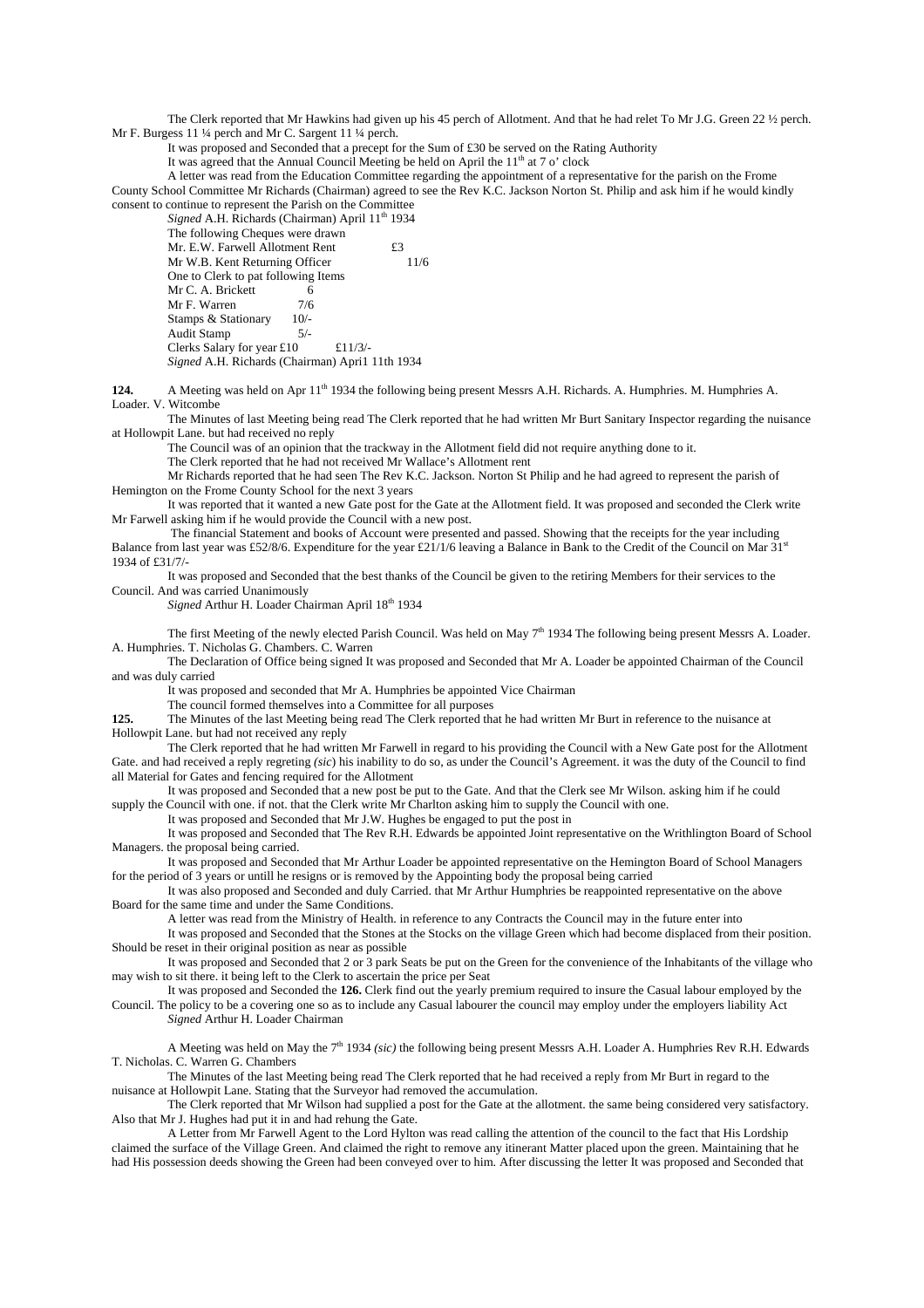the Clerk See or write Mr Kent explaining the Matter to him and ask him his opinion as to what the Council could do in the matter under the circumstances

The Question of putting seats on the Green was postponed until next Meeting

 It was reported that it would cost about 15/- per year for a covering policy of Insurance for all casual labour employed by the Council

 A Letter was read from the Postmaster in Bath making application on behalf of the Postman, for an hours earlier delivery and collection of letters, for the five days from Monday to Friday. the present time for Saturday to remain as it is After fully discussing same the Council decided to allow the application. the Application applying only to the Afternoon delivery and collection It was reported that there was a lot of rubbish consisting of old tins pots & cans at Hollowpit Lane. The clerk being instructed to ask Mr Wilson rubbish Collector to kindly pick Same up and take it to the Quarry when next he was collecting the rubbish.

*Signed* Arthur H. Loader Chairman June 11<sup>th</sup>

**127.** A Meeting was held on June the 11<sup>th</sup> 1934 the following being present Messrs A.H. Loader Rev R.H. Edwards T. Nicholas G. Chambers

 The Minutes of the last Meeting being read A letter was read from Mr Kent giving the Council his opinion on the Councils proposed work to be done at the village Green at Falkland.

 It was proposed and Seconded that the Clerk write the Head postmaster at Bath Making an application on behalf of the parishioners for a Sunday Collection of letters for the parish of Hemington.

 It was proposed and Seconded that the Clerk write Mr Farwell Agent to the Lord Hylton. Asking him to meet the council at the Green Falkland, at a date Convenient to him. for a Consultation in reference to the work proposed to be done there by the council.

*Signed* A.H. Loader July 2 1934

A Meeting was held on July 2 1934 the following being present. Messrs A.H. Loader. R. Chambers. A. Humphries T. Nicholas Rev R.H. Edwards.

The minutes of last Meeting being read A letter was read from the Postmaster at Bath acknowledging the council letter reference to the reinstating of the old time of the afternoon Collection and delivery of letters and stating that the same was receiving Attention

A letter was read from Mr Farwell Agent to The Lord Hylton. giving permission to the Council to erect & reset the Stones on the Green. Also to affix 2 Park Seats on the same. and to trim the lower branches of the trees overhanging the road.

After discussing same it was proposed end Seconded that the letter should be incorporated in the minutes. the following being a true copy of the said letter

> Hylton Estate Office Kilmersdon. Bath 26<sup>th</sup> June 1934

Mr E. Abraham Clerk to The Hemington Parish Council Falkland Dear Sir. Falkland Green

 Since our interview on the **128.** 23 instant with members of the Hemington Parish Council. I have laid before Lord Hylton your proposal to reset the Stones as far as possible in their original position. to erect two seats. and to lop some of the overhanging branches of trees. He instructs me to say that he raises no objection to any of these proposals. and only wishes me to point out that He claims the trees themselves as being His property

> Yours Faithfully E.W. Farwell

The Account for the new Gate post at the entrance to the Allotment field was presented and was considered satisfactory.

 Mr Hughes Acct for work in connection with same was presented and passed. The following Cheque was drawn

To Clerk to pay following Items<br>Mr E A. Wilson 12/- $Mr E.A.$  Wilson Mr J. W. Hughes  $8/-$  £1

*Signed* A.H. Loader Chairman Aug 11<sup>th</sup>

A Meeting was held on Aug 21<sup>st</sup> 1934 the following being present Messrs A.H. Loader. T. Nicholas. A. Humphries G. Chambers. C. Warren. Rev. R.H. Edwards

 The Minutes of the last Meeting being read It was proposed and Seconded that the Clerk write to the postmaster at Bath asking if he had arrived at any decision in regard to the Council's letter requesting the reinstating of the Old time of the delivery and Collection of letters for the Parish.

It was reported that Mr Hughes had reset the Stones at the Stocks. And had also fixed the two Seats on the Green.

The Question of lopping the trees was allowed to stand over untill next Meeting.

It was reported that the Dropping Post at the Gate leading into the Allotment was broken off and required a new Post

 The Clerk was instructed to see Mr Wilson and ask him if he could supply the Council with one. and if so to see Mr Hughes and ask him to put it in.

 It was reported that the overflow from the pond on Mr Scammells farm caused **129.** so much filth to accumulate in the Right of way leading to the Knoll. that it was difficult for people to get through it

The Rev R. H. Edwards said he should be at Frome and would mention the matter to the Surveyor Mr Widdicombe

 It was proposed and seconded that the Clerk write the Postmaster at Bath making an application on behalf of the Inhabitants at Terry Hill for a Letter Box to be affixed there

 The Bills of the Council were presented and passed for payment The following Cheques were drawn Mr F.S.Casswell for Seats £5/12/-One to Clerk for following Items<br>Padstock Cooperative Society Radstock Cooperative Society Mr J. Hughes  $£1/4/-$ <br>Mr W. Warren  $5/-$ Mr W. Warren  $5/-$  £1/12/9

*Signed* Arthur H. Loader Chairman Oct 15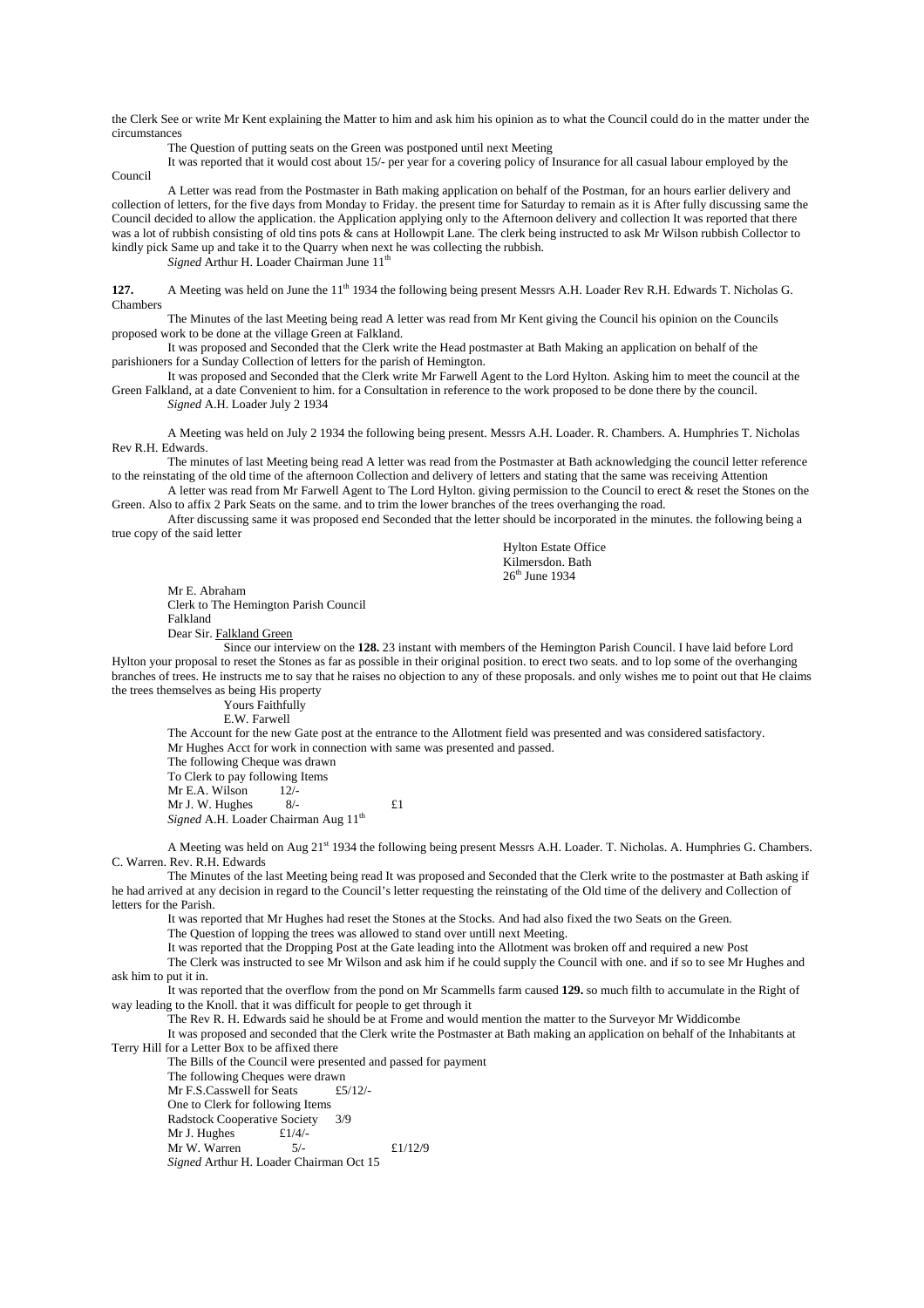A Meeting was held on Oct 15<sup>th</sup> 1934 the following being present Messrs A. Loader. A. Humphries. G. Chambers T. Nicholas C. Warren Rev R.H. Edwards

 The Minutes of last Meeting being read The Clerk reported that he had written the Postmaster at Bath Re the collection and delivery of letters for Hemington. and had received a reply stating that the original time of the Collection and delivery would be reverted to on Sept 1<sup>st</sup>

 It was reported that Mr Wilson had supplied a post for the Gate at the Allotment field. And that Mr J. Hughes had put it in at a charge of 2/10

 It was agreed that the Clerk should write Mr Widdicombe in reference to the nuisance existing in Back Lane leading by Mr Scammells farm. informing him that the R. D. Council in bygone years useded (*sic*) to send men there to clean up the Lane when necessary

 A letter was read from the Postmaster at Bath regretting that he could not accede to the application of the Council for the erection of a letter Box at Terry Hill **130.** on the ground that the number of letters likely to be posted would not be sufficient to justify the provision of the Box.

 It was proposed and seconded that Mr Warren cut the Grass and see to the pipes across the Corsley and Kingman footpaths. It was agreed that Mr Nicholas and Mr Francis should lop the nescessary *(sic*) boughs from the tree on the Green

 It was reported that the Bridge at Ennox leading to Mr Hoskins farm had broken in. It was agreed that the paths Committee should view the Bridge and at the same time inspect the Stiles leading from Hemington to Terry Hill

The Committee agreed to meet at the School Hemington at  $\frac{1}{2}$  past 2 o' clock P.M. for the purpose.

 It was proposed and Seconded that the Clerk send a letter of Sympathy to the Rev J.S. Steward and to Mr A.R. Gifford expressing the Council's sympathy with them in their illness

The following Cheque was drawn

 One to Clerk to pay following Items Mr E.W. Farwell Allotment Rent £3<br>Mr W. Warren  $\frac{3}{16}$ Mr W. Warren  $3/-$ <br>Mr I Hughes  $2/10$ Mr J. Hughes  $2/10$  £3/5/10 *Signed* Arthur H. Loader Chairman Mar 20<sup>th</sup> 1935

A Meeting was held on Mar 20<sup>th</sup> 1935 the following being present Messrs A. Loader. G. Chambers C. Warren A. Humphries. T. Nicholas

 The Minutes of last Meeting being read It was proposed and Seconded that the clerk write Mr Widdicombe Surveyor calling his attention to the condition of Back Lane leading by Falkland Farm asking him to view same with a view of seeing if anything could be done to remedy the present unsatisfactory State of affairs there.

 It was proposed and Seconded that the Clerk write the Postmaster at Bath asking for the erection of a Letter Box at Terry Hill where there are 20 houses and giving the reason for the application on the ground that on Buckland Down the Authorities had **131.** erected one for the use of only 9 houses

 A vote of thanks was given Mr Nicholas and Mr Francis for their kindness in lopping off the necessary Branches from the Chestnut tree on the village Green.

 The Council reported that they me *(sic)* at Hemington. And inspected the Footbridge and Stiles leading from there to terry Hill And found that the Bridge required a new bottom. and that 8 new Stiles were required

 It was proposed and Seconded that the necessary work be done. And that Mr V.F. Charlton be asked to supply the timber necessary for the work. And that Mr J. Hughes be engaged to erect the Stiles and repair the Bridge.

 A letter was read from Mrs Steward in reply to the one from the Council expressing the Council's Sympathy with her on the Death of the Rev J.S. Steward

 Also one from Mrs Gifford in reply to the one from the Council. expressing Sympathy with Mr Gifford in the severe accident he had received.

 A letter was read from Mrs V. Weaver Turners Tower complaining of the State of the footpath at Kingmans Farm It was reported that the pipes & Gutters was choked up The Clerk being instructed to see Mr Warren. And ask him clean out the pipes and gutters at Kingmans Farm. and also the pipes and Gutters across Corsley.

 A letter was read from Mr Ludwell Terry Hill asking the council to erect a Stile or for preference a Swing Gate in his last field leading to Green Parlour as the present Stile had broken down and he wished to be able to keep his cattle separate

The Clerk was instructed to inform him that the Paths Committee would view the present Stile and consider the matter.

 It was proposed and Seconded that a post and 2 rails be put at the Stile at Mr Giffords at Kingmans. Also that 10 extra rails be had from Mr Charlton so that the Council would have a spare rail for use when required

 It was proposed and Seconded that a new Stile be erected in Mr H. Eyers field leading from Falkland to Hardington And a new Swing Gate at the Hardington Lane entrance to the field.

Mr V. Francis being asked to give an estimate for the work.

**132.** It was proposed and seconded that the Clerk write Mr Kent calling his attention to the dangerous condition of the footpath in front of the Council Houses at Falkland

 The following Cheques were drawn Mr E. W. Farwell Allotment Rent  $\qquad 53$  One to Clerk for following Items Mr J. Hughes  $\pounds 2\binom{6}{6}$ Mr F.V. Charlton  $\frac{23}{15}$ -<br>Hadden & Best  $\frac{62}{7}$  2/1 Hadden  $&$  Best Mr J. Wilson  $10/-$ Mr W. Weaver  $\frac{f1}{5/-}$ <br>Mr F. Warren  $\frac{13}{6}$ Mr F. Warren  $13/6$ <br>Stamps & Stationary  $13/6$ Stamps & Stationary Audit Stamp 1934-5 10/-Clerks Salary for year £10  $\pounds 21/15/1$ *Signed* Arthur H. Loader April 10

A Meeting was held on April 10<sup>th</sup> 1935 The following being present Messrs A. Loader. C. Warren. G. Chambers A. Humphries. The Minutes of last Meeting read A letter was read from Mr Widdicombe promising to view the condition of Back Lane and stating he would write again later It was reported that Mr Widdicombe had Inspected Back Lane and had been in correspondence with Mr Farwell in regard to the Matter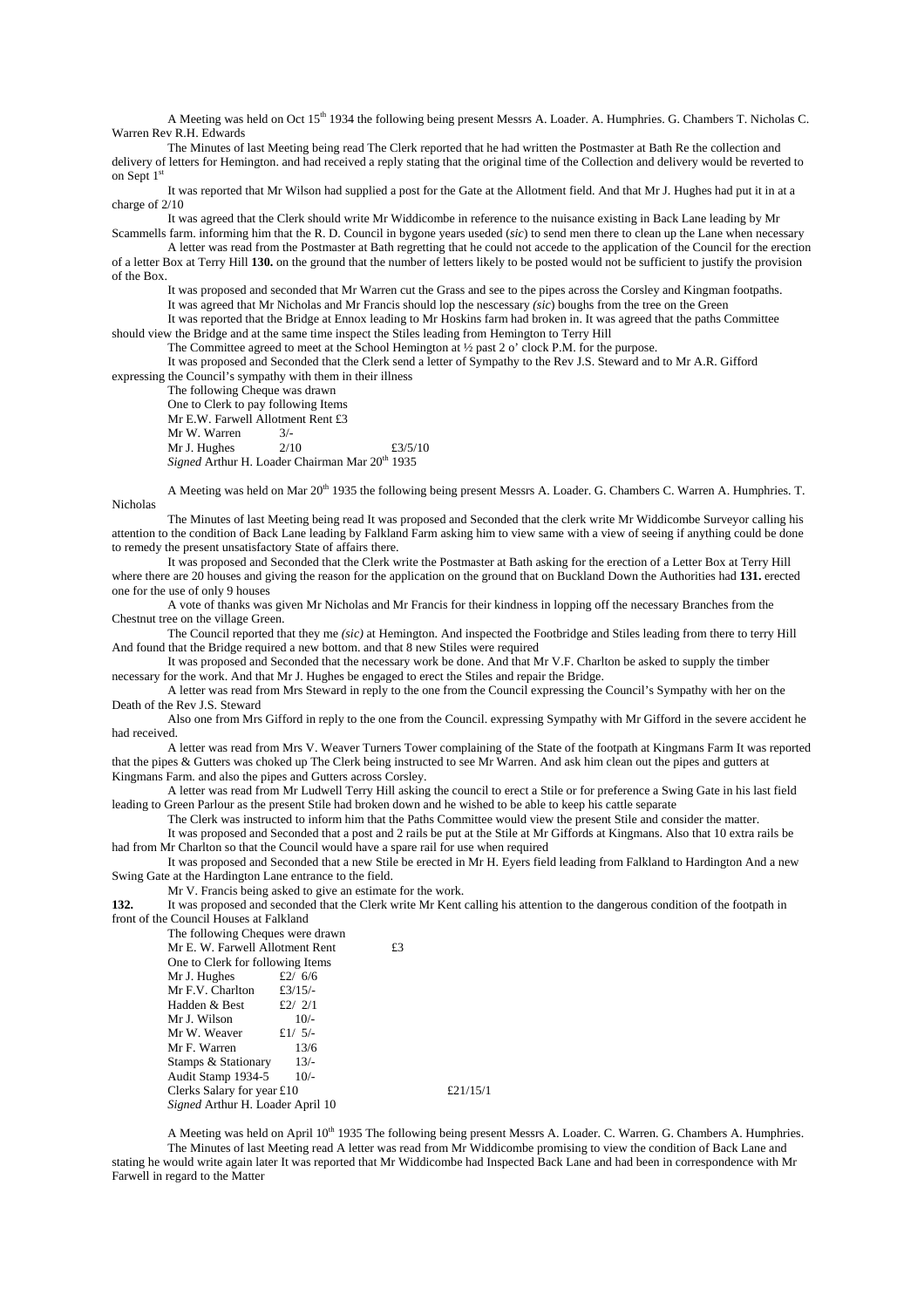A letter was read from the Postmaster at Bath stating that the Councils Application for a letter Box for Terry Hill was receiving

It was reported that the footbridge and Stiles at Hemington Satisfactorily erected

It was reported that Mr Warren had not attended to the pipes and Gutters after the footpath at Kingmans Farm owing to Ilness

*(sic*)

attention

It was reported that Mr Ludwell had erected a very suitable Stile in Dry Tyning

It was reported that Mr Charlton had supplied the 8 larch rails and post as requested

An estimate for £7/10/- was received from Mr V. Francis for the erection of a Swing Gate and one Stile at Falkland After considering same It was proposed and Seconded that the tender be not accepted. but that the Council would purchase the timber and get someone to erect them both being Stiles<br>133. It was proposed and Seconde

**133.** It was proposed and Seconded that Mr Charlton be asked to supply the necessary timber for the Stiles.

 It was proposed by Mr Loader Seconded by Mr Humphries that Mr J. Hughes be asked to give a price for doing the work A letter was read from Mr Bryant of the Knoll Falkland. complaining of the dangerous corner to the entry of Browns Lane caused by the high Hedges concealing the approach of Motor traffick *(sic*) on the Main road to anyone coming out of the Lane and asking the Council to take steps to have the Hedges Cut down. as this was a Matter over which the Council had no Control. It was decided to inform Mr Bryant to that effect and to forward his letter to Mr Widdicombe Surveyor

 The clerk reported that he had seen Mr Hoskins in regard to the Stile his Horses broke down and that he promised to repair it. It was proposed by Mr Loader Seconded by Mr Humphries. that the Treasureship (*sic*) of the Council be transferred from Mr A. Duckett to The Westminster Bank Ltd Frome and was carried Unanimously

A precept for £40 (Forty pounds) was served on the Frome Rating Authority for the coming Year.

 The financial Statement and Books of Account were presented and passed. Showing that the receipts for the year including Balance from last year was £69/2/8. Expenditure £36/9/10 leaving a Bal. in Bank on Mar 31<sup>st</sup> 1935 to Credit of the Council of £32/12/10 *Signed* Arthur H. Loader Chairman Sep 27 1935

A Meeting was Held Sep 27 the following Being Present Messrs A. Loader T. Nicholas G. Chambers A. Humphries the Minutes of Last Meeting were read and approved the Chairman reported that he had received A Complaint of the

Condition of the Styles leading over Bladdocks Gutter he stated he visited the same and found the styles in a bad state and the Hand Rails Completely Gone. it was decided for the Clerk to see Mr V. Francis to give an estimate for the works to be Completed

Mr T. Nicholas stated that the letter box had been placed at Terry Hill and the People appreciated it very much it was then decided that the Election of 2 trustees for Bampfylde and Vigours Charities **134.** be left over until the next meeting

it was reported that some of the chairs around Green was broken and one the standards broken the Clerk was Asked to see Mr J. Hughes and ask him for an estimate for the work

it was Proped (*sic*) by Mr Chambers seconded by A. Humphries that the Clerk send a letter to Mrs W. Warren expressing the Councils sympathy with her in the loss she has sustained through the loss of her Husband

the Clerk reported that John Gray had been to see him in reference to the council work done by the late Mr Warren

and had Consented to do the work at the same Price and he had engaged him to cut the Allotment Hedge also to open the Drains on Kingman's Path leading to Hemington and Causely (*sic*) Path

*Signed* Arthur H. Loader chairman Nov 27 1935

A Meeting was Held Wednesday Nov 27 the following being Present Messrs A. Loader R. G. Chambers C. Warren A. Humphries T. Nicholas The Minutes of the last meeting being Read and approved the Chairman said He Deeply regretted that since the last meeting the Passing of the Parish Clerk Mr E. Abrahams after a short illness and reference was made to him for the able manner he carried on his work for the Parish and the Position could not be easily filled the Council standing one minute in silence as a token of Respect

the Chairman then stated he Had written to Mr Kent to Know what Procedure the Council should take to appoint another Clerk and Mr Kent's letter being read stating that the Parish Council could appoint anyone they wish and what salary they may approve and that Mr Abraham's Salary would be payable up to his death

two Candidates then offered their service to the Council As Clerk A. Loader and A. Humphries both being asked to retire from the Room while the Council Discussed the Position on Returning Mr T. Nicholas acting as scrutineer then stated that A. Loader had been Elected he then took up the Duty as Clerk

Mr A. Humphries then occupied the Chair stating Another Chairman would be elected it was Proposed by Mr C. Warren seconded by G. Chambers that Mr T. Nicholas be chairman and approved Mr Nicholas stating he would occupy the chair Next Meeting

it was then Proposed by Mr R.G. Chambers seconded by Mr C. Warren that the clerk be paid the same Salary as the late Clerk 10 pounds Per year.

the Clerk then stated that he had visited Mr Abrahams home and accepted the minute Book and found the Minutes of the last Meeting Sep27 had been omitted owing to Mr Abraham's illness and that he had entered them to the best of his Knowledge for that date

**135.** the tender was Read from Mr H. G. Francis stating that he would Complete the work at Bladdock Gutter Stiles with footboards and fixtures Each side and Hand Rails for the sum of £5/18 five Pounds Eighteen Shillings it was Proposed by Mr C. Warren seconded by R. G. Chambers that the tender be accepted and approved and that Mr Francis be asked to complete the work as soon as Possible.

A tender was received from Mr J. Hughes for Repairing the standards and chains around the Green for the sum of 12 shillings it was Proposed by Mr T. Nicholas seconded by R.G. Chambers that the Clerk see Mr Hughes and if he would Complete the chains and standards and Crooks that the tender be accepted

it was proposed by Mr C. Warren that Mr T. Nicholas be Elected as a trustee for the Bamfylde*(sic)* and Vigor charities and agreed to for the next 3 years

Mr T. Nicholas the Proposed that Mr A. Humphries be Elected as a trustee for the Bamfylde and Vigor Charities for the next 3 years and was seconded by Mr C. Warren and approved the Clerk stated he would notify the Rev Owen Jones of their appointment

A Discussion then took place as to the Hire of the Room for the council Meetings as the price had been increased A. Loader then stated he would see the Rector and see if the Council Could Continue at the same Rate and Report at the next Meeting

it was proposed by Mr A. Humphries seconded by Mr T. Nicholas that Mr V. Witcombe be asked to represent the Council also Mr W. Witcombe being the two Highest Members in the number of Votes Cast at the last Election of the Parish Council and approved

it was Proposed by Mr A. Humphries seconded by Mr T. Nicholas that the Clerk write to Mrs Abrahams and express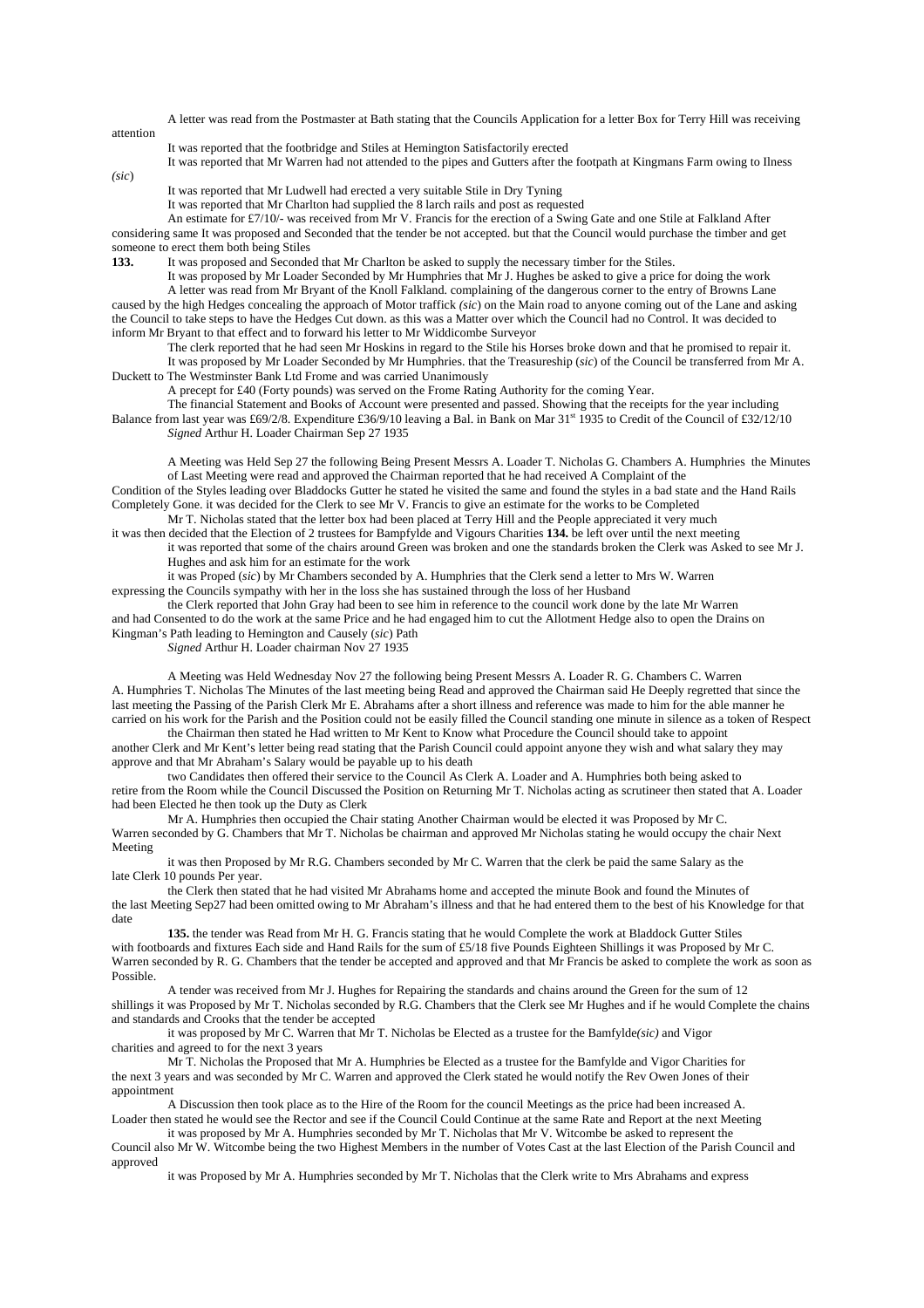the councils sympathy in their Bereavement

A. Loader stated that During the illness of Mr Abraham he Had seen Mr T. Craddock and as him if the Council Could store the seats for the winters months in the Barn and he Consented and he had engaged Mr Hughes to store them

Signed Thomas Nicholas Chairman 15<sup>th</sup> January 1936

*Book 2* 

**The Minute Book of the Parish Council of the Parish of Hemington Hardington Foxcote From 1936**<br>*Note at beginning* Census of parish April 1951 644

*Note at beginning* Census of parish April 1951 644

Rateable Value 1955 £1726

Product of a penny Rate £6/14/3

**AB** At a Parish Council Meeting Held on Jan 15 1936 in the school room Falkland the following Members being Present Mr T. Nicholas A. Humphries R.G. Chambers C. Warren V. Witcombe the Minutes of the last Meeting being Read was approved and signed

 The Chairman then stated there was two Causual *(sic*) Vacancies upon the Parish Council one in Place of A. Loader now appointed Clerk to the Parish Council and one in the place of the Rev R. Edwards who had left the District Mr V. Witcombe and Mr W. Witcombe had been invited to attend the Parish Council Meetting *(sic)* that night in view of becoming Co-opted Members of the parish Council being the next two Highest members with Votes Cast for Parish Councillers in 1934 Mr A. Humphries Proposed Mr C. Warren seconded that Mr V. Witcombe be coopted as a Member of the Parish Council Mr A. Humphries Proposed that Mr W. Witcombe be co opted as a Member of the parish Council and was seconded by Mr R. G. Chambers and unanimously approved

Mr W. Witcombe Proposed Mr V. Witcombe seconded that Mr A. Humphries still act as Vice chairman and unanimously approved

the Clerk then stated he had found in the Parish chest receipts Paid by the Late Mr E. Abraham to Mr John Gray for work done on footpaths and Allottment Hedge and stated he had visited Mr Gray and he acknowledged the signatures as his handwriting and that Mr Abrahams Paid the money to him on the dates referred to September 28<sup>th</sup> 1935 for work Done to allottment Hedge the sum of ten shilling and work Done on footpaths Oct 5<sup>th</sup> 1935 15 shillings and for work Done on footpaths and allottment Hedge Oct 21 1935 13/6 thirteen shillings and sixpence also there are outstanding Due to Mr John Gray for work Done on footpath Dec 12 1935 6/- shillings and 2/6 two shillings and sixpence for Allottment Hedge Nov  $2<sup>nd</sup>$  1935

the clerk stated he had seen Mr John Hughes about Completing the work on the Green and he would Complete the work as soon as possible for the sum of 12/- twelve shillings

the chairman reported there was several large stones lying on the footpath leading from the tower to Hemington it was Proposed by Mr Chambers seconded by Mr A. Humphries that the Clerk ask Mr Gray when working on the path to remove them and approved

it was reported that the Wall in Back Lane had fallen down on Mr Scammells side also Mr Craddocks it was proposed by Mr W. Witcombe seconded by Mr Chambers that the Clerk see Mr Scammell also Mr Craddock and ask them to kindly remove the stones from the footpath and approved

the Clerk stated he had written to the vicar rev Owen Jones about the schoolroom for Parish Council Meetings and he had replied stating that the charge of the schoolroom to the parish Council would be 2/- two shillings each meeting when Coal and light was found and 6d sixpence when light and Coal was not needed and to commence on Jan 15th 1936 it was unamiously *(sic*) appoved (*sic)* by all Members that we still Continue to Hold our Parish Council meetings in the schoolroom

on Monday Evening February 10 the Parish Council of the United Parishes of Hemington Hardington Foxcote Called a meetting *(sic*) in the schoolroom Falkland for the Reading of His Majesty the Kings Proclamation the Chairman Mr T. Nicholas expressing sorrow on behalf of the parish Council and the Parishoners *(sic*) in the Passing of His Majesty King George V and that meetting had been called by the Parish Council to the United Parishes to Honour the accession of His Majesty King Edward VIII A short service was conducted by the Rev Owen Jones of Hemington the Hymn being sung O God our Help in ages Past and Prayers were were *(sic*) offered by the Vicar for His Majesty and Queen Mary and all the Royal family Mr T. Nicholas Chairman then read the Proclamation stating that a telegram had been dispatched to His Majesty from the United Parishes a reply have been received by Mr Nicholas from the King as follows the King appreciate *(sic*) Deeply the Loyal assurance of the Parishes of Hemington Hardington and Foxcote

*Signed* Thomas Nicholas February 24<sup>th</sup> 1936

**CD**. A Parish Council Meetting was Held in the schoolroom Falkland on Monday February 24 the following Members being Present Mr T. Nicholas Mr W. Witcombe Mr R.G. Chambers Mr C.E. Warren Mr V. Witcombe the Minutes of the last Meetting was Read and unamiously approved by all members and signed by the Chairman as Correct

the Clerk stating that the styles on the footpath at Bladdock had been Completed by Mr Francis the chairman saying he had visited them and thought it was was *(sic*) satisfactory *(sic*) Done and was approved by All Members

the Clerk stated He had been and seen Mr Scammell and Mr Craddock about the Wall in Back Lane and they had reported the matter to Mr Thomas the estate Agent and the work was now being done by the estate men

The Clerk stated that John Gray had been to Kingman's Path and Cleaned up the mud and Placed the stones back on the Wall and he had been there since the work was done and found a number of stones on the footpath and that Mr A.R. Gifford had Complained that the school children had Placed the stones on the Path and the Clerk had seen Miss Stockall Head Mistress of Hemington School to caution the children and was approved

the Clerk stated that Mr Hugh Weaver had Given Notice of his allottment also Mr B. Sargeant and Mr C. Sargeant and that he had let one Peice *(sic*) to Mr Geo Portingale 10 Perch one Peice to Mr Harry Lane and one Peice to Mr Woolford and there was another Peice to be let

it was proposed by Mr W. Witcombe seconded by Mr G. Chambers that the allottments be let for arable Purposes only and was unamiously approved by All Members

A letter was read by the Clerk from the Tenants of Ruckly Ford about their water the Clerk said he had seen Mr Burt that day and stated the Matter to him it was unamiously agreed by All Members of the Council that it was a Question for the tenants and Ownership to decide

it was Proposed by Mr W. Witcombe seconded by Mr V. Witcombe that a Precept be served on the Frome Rating Authority for the Coming year sum of ten Pounds and approved by all Members

the following cheques was Drawn

Mr H.G. Francis for style on footpaths  $£5/18/6$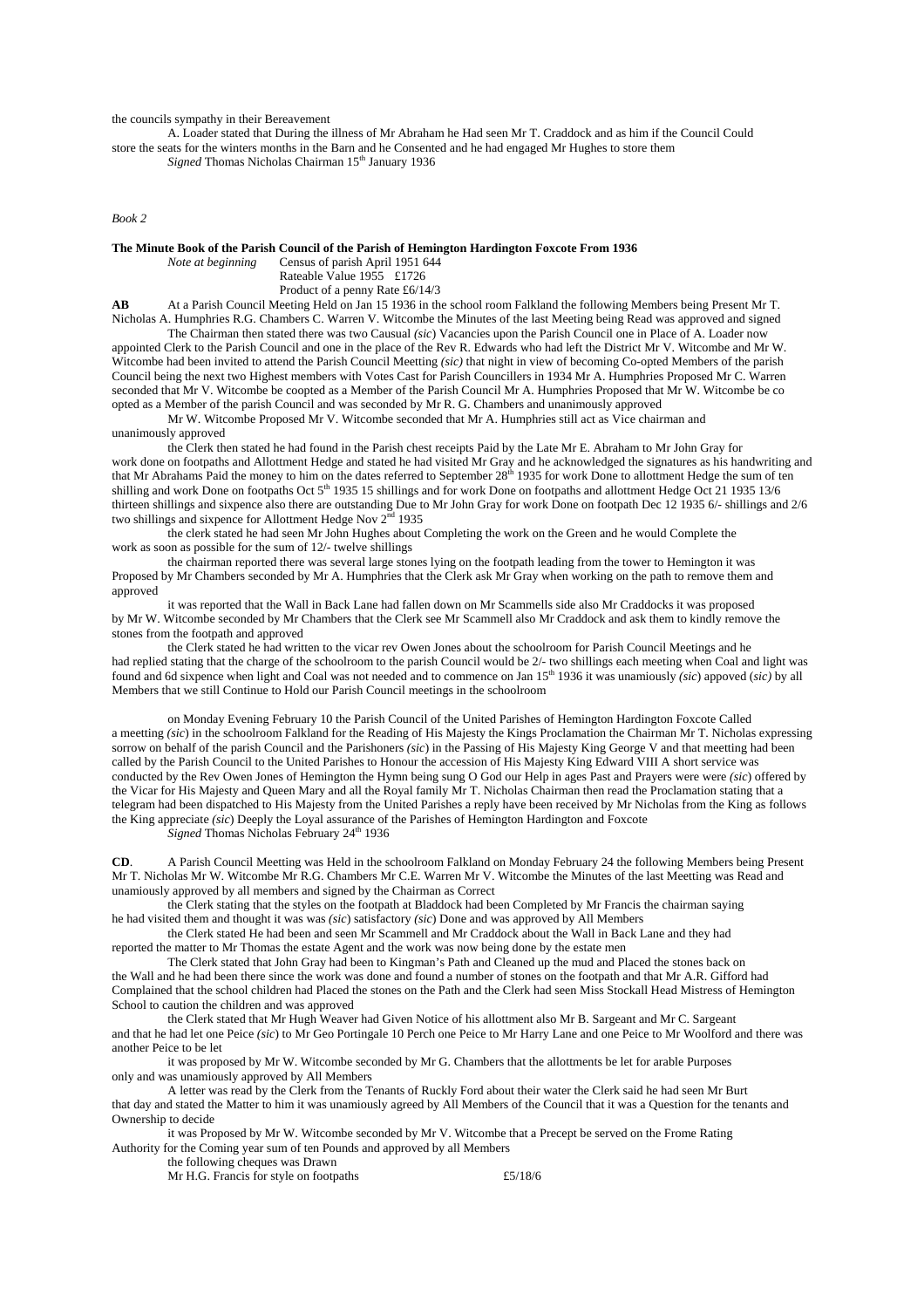| Mr John Gray for work done for Council                             |         |     |
|--------------------------------------------------------------------|---------|-----|
| to Miss Abraham due to the late Clerk                              | £8/15/6 |     |
| Haddon and Best Ltd for Notices of Parish Mettings (sic) and Audit |         | 8/6 |

the Clerk stated that Mr John Hughes had not been able to complete the chains and standards around the Green as he had a bad arm but would do it as soon as possible

*Signed* Thomas Nicholas Chairman March 20<sup>th</sup> 1936

**EF.** A Parish Council Meetting was Held in the Schoolroom Falkland on Friday March 20 the following members being Present Mr T. Nicholas Mr R. G. Chambers Mr W. Witcombe Mr V. Witcombe the Minutes of the last Metting *(sic)* being read and unamiously approved by All Members and signed As Correct

Haddon and Best Ltd for Notices of Parish Mettings *(sic*) and Audit 8/6 Total £15/18/6

the Clerk stated that he had been to see Mr Hugh Weaver about the Peice *(sic)* of Allottment that was sown down and Mr Weaver said he would Pay the rent to any tenant that required it for the Coming year and it had been let to Mr W. Portingale on Mr Weavers suggestion and approved

Mr Hughes bill being received for work done on the Green for the sum of 12 shillings the Members of the council inspected the work in Company with Mr Hughes and one chain being a bit to *(sic*) tight to the standard Mr Hughes stated he would add an additional link and all members approved that the work was done satisfactory

it was reported that the Village pump was out of Order it was Proposed by Mr W. Witcombe seconded by Mr Chambers that the Clerk write to Mr Burt Sanitary surveyor and ask him to have it put in order and was unamiously approved

it was Proposed by Mr W. Witcombe second *(sic)* by Mr R. G. Chambers that the Clerk write to Mr A. York asking if he would divert a stream on the footpath at Bladdock Gullie in to the ditch as People had difficulty in keeping to the path and was approved by all members

the Clerk stating that the seats Needed Painting on the Proposition of Mr W. Witcombe sec by Mr V. Witcombe that the Clerk see Mr Hughes if he would do the work and it was unamiously approved that the seats to have 2 Coats of lead Colour Paint also any bolts that was needed and fix them the Estimate not to excidd *(sic)* 7 shillings and sixpence and approved by All Members

it was decided to hold the annual united Parish Metting *(sic)* on Thursday the ninth day of april 1936 at 7 PM and approved the following cheques was drawn

| E.W. Farwell allottment Rent                      | £3               |                        |
|---------------------------------------------------|------------------|------------------------|
| A.H. Loader Proportion of Clerk salary            | £3/6/-           |                        |
| Stamps and stationery Due to Clerk                | $4/5\frac{1}{2}$ |                        |
| Rev Owen Jones for use of schoolroom for mettings | 9/6              |                        |
| Mr J. Hughes for work done                        | $12/-$           | £7/11/11 $\frac{1}{2}$ |
| Signed T. Nicholas 9 <sup>th</sup> April 1936     |                  |                        |

## **GH.** april 9<sup>th</sup> 1936

the Annual Parish Meetting was Held for the United Parishes of Hemington Hardington Foxcote in the schoolroom Falkland on Thursday april the 9<sup>th</sup> at  $\overline{7}$  PM the following Councillers *(sic)* was Present Mr T. Nicholas Mr R. G. Chambers Mr V. Witcombe Mr W. Witcombe Mr A. Humphries Mr A.R. Gifford District Counciller *(sic)* the clerk read the financial statement for the year ending Mar 31 1936 there being about 20 Local government Electors Present it was Proposed by Mr W. Witcombe and Put to the Meetting and was adopted as satisfactory the Clerk stated that all the Allottment Rent had been Collected and Paid to Bank to the Credit of the Council Mr W. Marshall reported that Mr Scammells sheep had broken into the Allottments after some discussion it was Proposed by Mr W. Marshall second by Mr J. Sheppard and approved by All Present that the Clerk see Mr Scammell about it and that he would be held responsible for any damage the sheep did to the tenants crops the Bamfylde and Vigor's charities being read and recipiants *(sic*) names and amounts given individually and was approved by all Present Mr T. Clark moved that a vote of thanks be given to the trustees for the impartial way they Had distributed it and was seconded by Mr P. Rossiter and approved the Rev Owen Jones was unable to be Present being indisposed Mr. A.R. Gifford Mr T. Nicholas Mr A. Humphries the three trustees returning thanks for their Confidence Mr A.R. Gifford stated that they had done their very best in distributing to the Most Needy Cases and approved

A Parish Council Meetting was Held in the schoolroom Falkland April the  $9<sup>th</sup>$  the following Members being Present Mr .T. Nicholas Mr W. Witcombe Mr G. Chambers Mr V. Witcombe Mr A. Humphries the Minutes of the last Meeting being read and approved by all members

The clerk stated he had written to Mr Burt the sanitary surveyor about the village pump being out of order and it had been repaired

He Had also written to Mr York about the water running over the footpath at Bladdock Gutter but had no reply but he went and see *(sic*) Mr York Promised to do what he could to avoid the water getting on the footpath and that he would repair the Path with stone and was approved by all members as satisfactory

The Clerk stated he had received a letter from the charity commissioners to appoint trustees from the Parish Council for the Next 3 years in Co operation with the Rev Owen Jones and Mr A.R. Gifford it was Proposed by Mr W. Witcombe seconded by Mr V. Witcombe that Mr T. Nicholas be Elected and Mr A. Humphries and unamiously agreed by all members

The clerk stated he had seen Mr Hughes about Painting the seats on the village green and he had given and *(sic*) estimate for 2 Coats of Lead Colour Paint and some new Bolts required for the sum of 6/6 6 shillings and sixpence Mr W. Witcombe Proposed that the estimate be accepted and was seconded by Mr V. Witcombe and approved by all Members

**JK.** it was Proposed by Mr A. Humphries seconded by Mr R.G. Chambers that Mr A.R. Gifford being Present Rural District Counciller for the Parish of Hemington to bring to the notice of Mr Widdicombe the dangers of the Corners at Suffulls Hill Mr A.R. Gifford said he would see Mr Widdicombe surveyor and approved by All members

The financial statement and Books of Accounts were Presented and Passed showing that the receipts for the Year including Balance from Last Year £80/8/6 expenditure £29/7/10 leaving Balance in Bank on Mar 31 1936 £43/5/- allottment Rent Paid to Bank April  $1^{st}$  £7/15/8 Making Balance to the Credit of the Council of £51/0/8

It was Proposed by Mr G. Chambers seconded by Mr E. Warren that Mr T. Nicholas be Elected chairman for the Coming year also Mr A. Humphries be Elected again as Vice chairman and was approved by all Members

The Members of the Parish Council then formed themselves into a Committee for all Purposes for the year *Signed* T. Nicholas 27<sup>th</sup> July 1936

A Parish Council Meetting was Held in the schoolroom Falkland on July 27 the following members being Present Mr T. Nicholas Mr A. Humphries Mr T.C. Hoskins Rural District Counciller Mr E. Warren the Minutes of the last Meetting being read and approved by All Members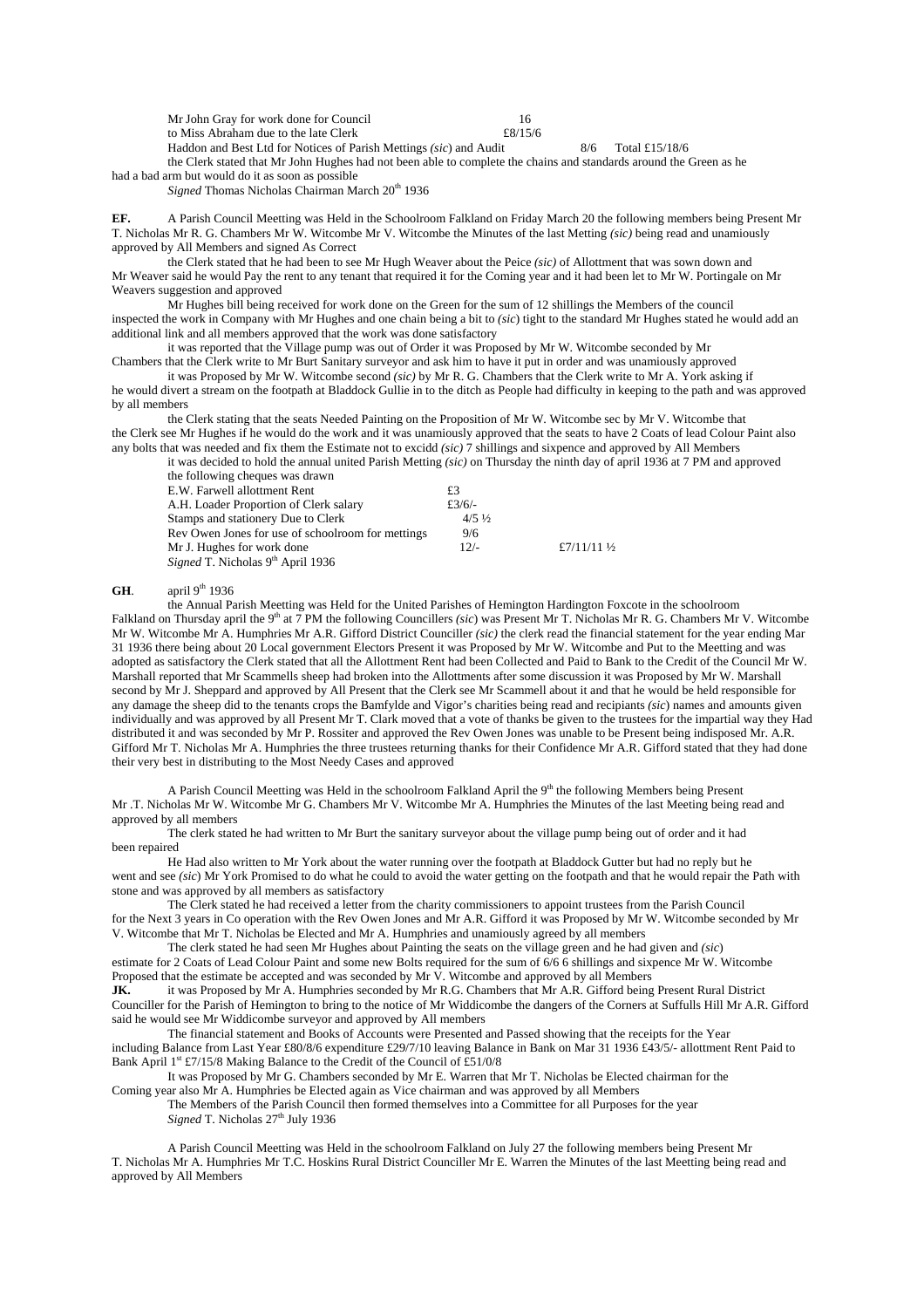Mr T. Nicholas said the Meetting had been called for the Purpose of Discussing what the should do *(sic*) in Contributeing *(sic)* to the Memorial fund of His late Majesty King George after some discussion it was unamiously agreed that the Clerk write to Mr Kent to know if a House to House Collection was done in the united Parishes of Hemington Hardington and Foxcote should we Participate in anything from the fund to Erect a memorial in this Parish of His Late Majesty *(sic)*

A Discussion took place as to wether the seats on the Village Green should be stored away for the winter months Mr A. Humphries Proposed seconded by Mr E. Warren that it be left on the agenda for the next meetting and approved

the Clerk stated that the swing Gates across Causelay *(sic)* footpath Path *(sic*) required Painting it was Proposed by Mr A. Humphries seconded by Mr E. Warren that the Clerk invite tenders from Mr H.G. Francis and Mr F. Swift for doing the work and state the wickets to Have 2 Coats of Genuine Lead Paint and was approved by all members

**LM.** A Letter was read by the Clerk from Mr G. Eastment of Hemington Complaining that the wicket Leading to the church footpath was broken it was agreed that the Clerk Mr T. Nicholas Mr A Humphries meet at Hemington on Friday night at 7 o clock to see what required doing and approved

Mr T. Nicholas stated that the chestnut Tree on the Village Green would be better if it were lobbed it was Proposed by Mr A. Humphries seconded by Mr E. Warren that it be left for Discussion at the next meetting and approved tems of  $f$ 1/6/6

| A cheque was Drawn for the Clerk to Pay the following i |        |                |
|---------------------------------------------------------|--------|----------------|
| A.H. Loader audit stamp                                 | $10/-$ |                |
| Mr John Gray                                            | $10/-$ |                |
| Mr John Hughes                                          | 6/6    | total $£1/6/6$ |

A Parish Council Meetting was Held in the schoolroom Falkland on September 28 there was not enough members Present to form a Quorum the chairman decided to call another meetting at an Early Date A Cheque was withdrawn for the sum of Three<br>
E.W. Farwell £3 Pounds to Pay the Allottment rent

Signed T. Nicholas Chairman 16<sup>th</sup> October 1936

A Parish Council Meetting was Held in the schoolroom Falkland on Oct  $16<sup>th</sup>$  the following Members being Present Mr T. Nicholas Mr W. Witcombe Mr V. Witcombe Mr A. Humphries the Minutes of the Last Meetting being Read And approved by All Members

the Chairman stated he had Made a House to House Collection in the united Parishes of Hemington Hardington and Foxcote for the Late King George Memorial fund and the sum of 7 Pounds had been forwarded to Lord Bath and Acknowgled *(sic*) by him Mr A. Humphries Moved a Vote of thanks to Mr Nicholas for giving his time in taking up the Collection for the fund and he Considered the United Parishes had responded well to the fund Mr W. Witcombe seconded all Members returning thanks to Mr Nicholas

It was Proposed by Mr W. Witcombe seconded by Mr V. Witcombe that the seats on the Village Green be stored Away for the winter months from the end of October until April Mr W. Witcombe said he would Loan his Barn for the Purpose it was agreed by All Members the Clerk see Mr J. Hughes and ask him to do the work and Pay him one shilling and approved by All Members

the Clerk stated he had invited tenders for Painting the wickets across Causely footpath from Mr Francis and Mr F. Swift but had only received an estimate from Mr Swift **NO.** for the sum of one Pounds *(sic*) 5 shillings for 2 Coats of Genuine White Lead Paint and stopping all defects it was proposed by Mr W. Witcombe and seconded by Mr A. Humphries that Mr Swifts estimate be Accepted and approved by All Members

the Clerk was instructed to write to Mr G. Eastment Hemington that the wicket that he Complained of had nothing to do with the Parish Council and that it was a Private Path from the farm to the Church and approved by All Members

it was proposed by Mr Witcombe seconded by Mr A. Humphries that the Clerk see Mr J. Gray and ask him to Complete Cutting the Hedge Around the Allottment and approved

It was Proposed by Mr A. Humphries seconded by Mr W. Witcombe that the Clerk see Mr Scammell about the nuisance ariseing (*sic*) from his Pond in Back Lane also the Hedge in Grove Lane as People had difficulty in travelling through owing to the Conditions of the Hedge and approved

it was Proposed by Mr W. Witcombe seconded by Mr V. Witcombe that the Clerk write to Mr Farwell estate agent Calling his Attention to a Limb overhanging from the Elm tree on the Green as the Parish Council considered it to be dangerous and approved

A Letter was Read from the Womens institute Complaining about the Bad state of the Pond at Falkland it was Proposed by Mr W. Witcombe seconded by Mr V. Witcombe that the letter be forwarded to Mr Burt sanitary surveyor and approved

it was Proposed by Mr W. Witcombe seconded by Mr A. Humphries that the Clerk Post Notices in the United Parishes Calling a Meetting to hear the Views of the Parishoner *(sic)* what method they will adopt in Celebrating the Coming Coranation *(sic)* of his Majesty King Edward the VIII and approved by All Members

A Meetting was Held in the schoolroom Falkland on Friday Dec 4<sup>th</sup> for the United Parishes of Hemington Hardington and Foxcote to Discuss what method the United Parishes would adopt in Celebrating the Coranation of His Majesty King Edward VIII the Chairman Mr T. Nicholas stated the meetting would be Postponed until some future date

A Parish Council Meeting followed There was not enough Members Present to transact Any Business the Chairman Postponed the Meetting and signed the following Cheques for the Clerk to have the signatures of 2 other Members of the council to Pay the following items Mr John Gray  $\text{f2}/1/6$ following items Mr John Gray  $£2/1/6$ 

Mr F. Swift  $\text{£}1/5/-$  total £3/6/6 *Signed* A. Humphries January 13<sup>th</sup> 1937

**PQ.** A Meetting was Held in the schoolroom Falkland on Wednesday Jan 13 the following Members being Present Mr A. Humphries Vice chairman Occupied the chair Mr W. Witcombe Mr V. Witcombe Mr E. Warren. the Minutes of the last Meetting being Read and approved

the Clerk stated he had seen Mr Scamell about the nuisance in Back Lane arisein *(sic*) from his Pond but nothing had been done but the Hedge in Grove lane was now being cut Mr W. Witcombe moved and was seconded by Mr E. Warren that the clerk see Mr Scamell and ask him to meet a deputation of Members of the Council to Discuss the matter and approved

the Clerk stated he had written to Mr E. Farwell estate agent calling his attention to the Limbs overhanging from the trees and his Reply being read stateing *(sic*) that his Lordship has no Objection to transfer to the Council such Rights he still posesses *(sic*) over the Green but thinks that Provision ought then in the interest of the residents themselves to be devised for safeguards against outsiders Trespassing or Camping on the open space it was Proposed by Mr Mr *(sic*) W. Witcombe seconded by Mr V. Witcombe that the Clerk write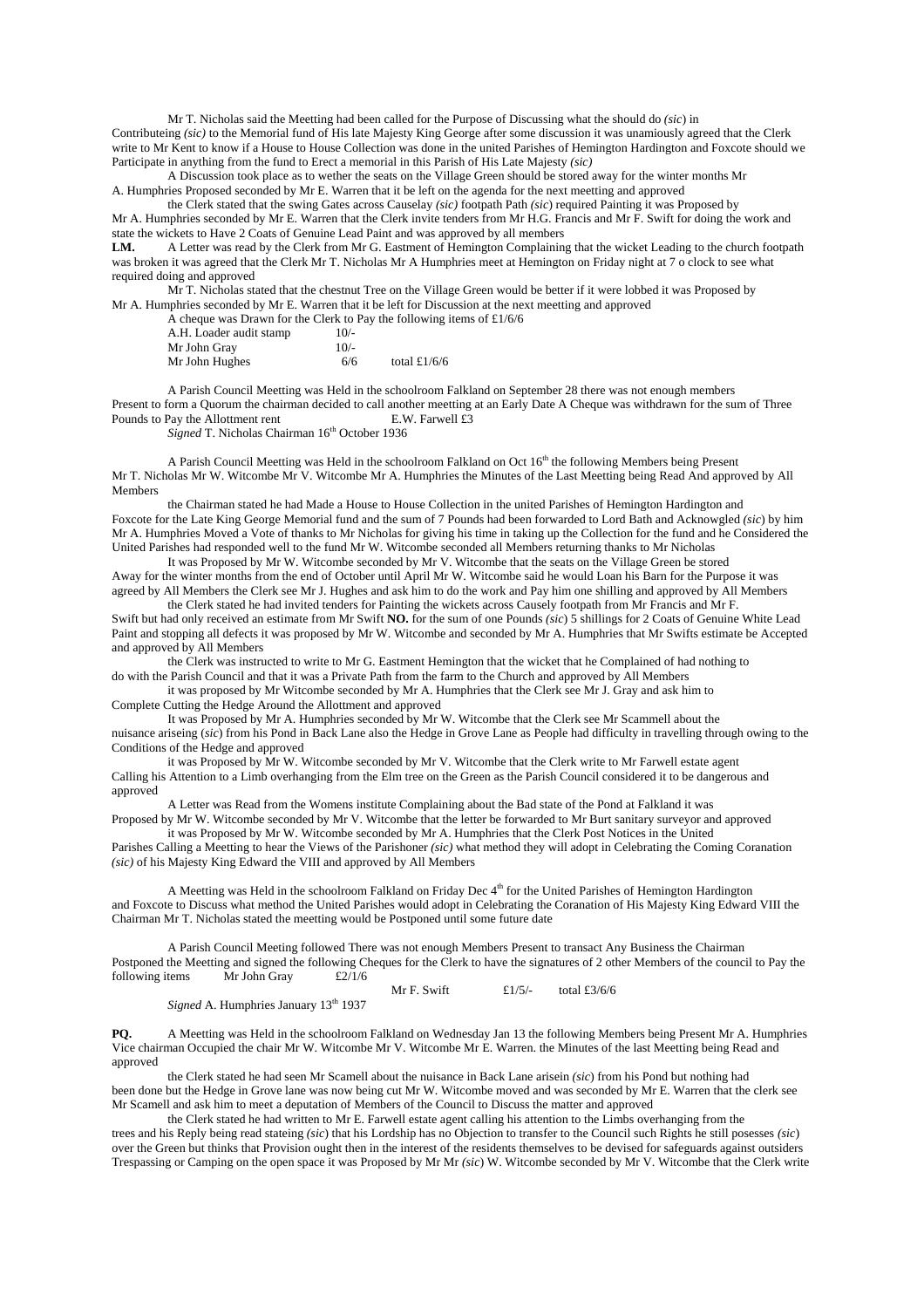to Mr Farwell asking him to meet a deputation of Members to explain to them the Transfer to the Council such rights His Lordship still Posesses over the Green and was approved by All Members

the Clerk stated he had forwarded the letters from the Womens institute to Mr Burt sanitary surveyor about the state of the Pond at Falkland and He would give it his Earliest attention and was considered satisfactory

the Clerk stated that one of the Chains on the Green was broken Mr A. Humphries moved and was seconded by Mr W. Witcombe that the Clerk see Mr Hughes and ask him if he would repair it and approved

A Letter was Read by the Clerk from Mr W. Hullert and Mr J. Woolford Making an application for Housing Accomadation *(sic)* it was Proposed by Mr W. Witcombe sec by Mr E. Warren that the Clerk forward their letters to Mr W. B. Kent for the Rural District Councils Consideration and approved

Mr A. Humphries Proposed seconded by Mr W. Witcombe that now the Crisis had been overcome respecting the Coranation that the Clerk Post Notices for the United Parishes for a Public meetting in schoolroom Falkland and Also write to the Vicar Rev Owen Jones and ask him to Preside over the Meetting and approved

A Public Meeting was Held in the schoolroom Falkland on Friday evening Feb 5 Rev Owen Jones Rector Presided supported by Mr T. Nicholas Chairman of the Parish Council Mr A. Humphries Mr W. Witcombe A. Loader Clerk there being but a small Attendance Present A Discussion took Place on the Question should the Celebration be borne by the Rates or by Voluntary subscription it was Unamiously agreed to try and raise the money needed by Voluntary subscription Mr A. Humphries Proposed and it was agreed that Mr A. Loader act as Pro tem secretary Mr T. Nicholas moved the thanks of the meeting to the Rector for Presiding A further Meeting to be Held on Friday Feb 19th At 7 PM

*Signed* T. Nicholas Chairman Feb 19th 1937

**RS.** A Parish Council Meetting was Held in the schoolroom Falkland on Friday Feb 19<sup>th</sup> the following members being Present Mr T. Nicholas Mr A. Humphries Mr W. Witcombe Mr G. Chambers the Minutes of the Last Meeting being Read and approved

The Clerk stated he had met Mr Farwell about the nuisance arising from the Pond in Back Lane and he Promised to

have it seen to when the weather become *(sic)* favourable as it was full up with water at Present and was approved. the Clerk stated he had seen Mr J. Hughes about the Broken chain around the Green and he had Connected it at the Cost of one shilling and was Considered Satisfactory

it was Proposed by Mr A. Humphries seconded by Mr G. Chambers that a Precept be served on the Frome Rating Authoritis *(sic*) for the sum of ten Pounds for the coming year and was Approved by all Members

it was Decided to Hold the Annual Parish Meeting on Monday March 15<sup>th</sup> at 7 pm in the schoolroom Falkland and

approved

*Signed* A. Humphries Vice Chairman 22/3/37

The Annual Parish Meeting was Held in the schoolroom Falkland on Monday Mar 15 1937 Mr T. Nicholas chairman of the parish Council occupied the chair the there *(sic)* being a Good Compy *(sic)* of Local Government Electors Prest *(sic*) The Financial statement for the year was Read which showed to the Credit of the Council at the Commencement of the year £43/5/- Paid to the Bank april 1st allottment Rent £7/15/8 Precept Frome Rating Authority £10 Pounds Making a total £61/0/8 the expenditure for the year £22/5/- leaving A Balance to the Credit of Council in Bank of £38/15/8 the Rev Owen Jones moved the adoption of the Report and was seconded by Mr A. Humphries and approved by the Meeting

The Election of Parish Councillers *(sic*) then was Proceeded with Mr Nicholas not seeking re election on the Council Mr T. C. Hoskins Proped. that he be Chairman for the Election of Parish Councillers the Rev Owen Jones seconded

and unamiously approved by the Meeting

there was 7 Nomination Paper *(sic*) Handed in for 6 Seats on the Council upon a show of hands the following was the result

| Mr Reginald James Carter | Mr A. Humphries | Mr H. F. Pitman |    |
|--------------------------|-----------------|-----------------|----|
| Mr F. Mounty             | Mr H. Pickett   | Mr S.I. Bryant  | 15 |
| Mr V. Witcombe           |                 |                 |    |

there was no Poll demanded the chairman declared the following 6 candidates duly Elected members of the

Hemington Parish Council Mr R.J. Carter Mr A. Humphries Mr F. Mounty Mr H. Pitman Mr S. Bryant Mr H. Pickett **TV.** the Bampfyld and Vigors Charities being Read by the Rev Owen Jones showing that all the money had been given away and a Balance of 2 Pounds left over from Last year making a total of 31 Pounds had been distributed A Vote of thanks was moved by Mr T. C. Hoskins and seconded to the Trustees for the impartial way they had distributed it and was Considered Satisfactory

A Vote of Thanks was accorded to Mr Nicholas for taking the chair also to the retireing *(sic)* Members for their services to the Council for the Last 3 years and was approved by the Meeting

the Rev Owen Jones Mr T. C. Hoskins acted as tellers for the Election of Candidates

Signed A. Humphries Vice Chairman March 22<sup>nd</sup> 1937

A Parish Council Meetting was Held in the schoolroom Falkland Mar 22 the following Members being Present Mr A. Humphries Mr E. Warren Mr V. Witcombe the Chairman not being able to be Present until a later time in the evening Mr A. Humphries Vice Chairman Presided the Minutes of the Last Meeting being read and approved by all Members

The Books of Accounts was *(sic)* Presented and Passed

The Clerk stated he had received all of the Allottments Rent which was Considered Satisfactory also 4 tenants had given Notice to leave their **X**. allottments Mr E. Warren Mr. J. Sheppard Mr H. Lane Mr J. Hughes Some discussion took Place about the 11 ¼ Perch let to Mr J. Hughes being in such a dilapidated state and that the Council would request him to put it into Arable Condition and that the Clerk write to Mr Hughes or see him about the Matter and report at the Next Meeting for the New Members of the Parish Council to decide and approved Mr A. Humphries Proposed seconded by Mr V. Witcombe that the Clerk Post Notices of Allottment Gardens to let if he received no applications for it and approved

A letter was Read from the National trust in reference to the Transference of the Village green to the Council saying they could not accept the generous offer of Lord Hylton in transferring the Green to the Council Mr A. Humphries moved seconded by Mr E. Warren that the Clerk write a letter to the National trust and ask if they would Care to give the Council any Reason why they *(sic*) transfer was not accepted from the Right Honourable Lord Hylton to the Council and approved by all members

Mr A. Humphries moved and approved that the Clerk see Mr J. Hughes and ask him if would *(sic)* undertake to Place the seats on the green the first week in April at the Cost of one shilling

| the following Cheques was drawn Mr E.W. Farwell allottment Rent |              | £3  |
|-----------------------------------------------------------------|--------------|-----|
| one to Clerk to Pay the various items                           | Clerk salary | £10 |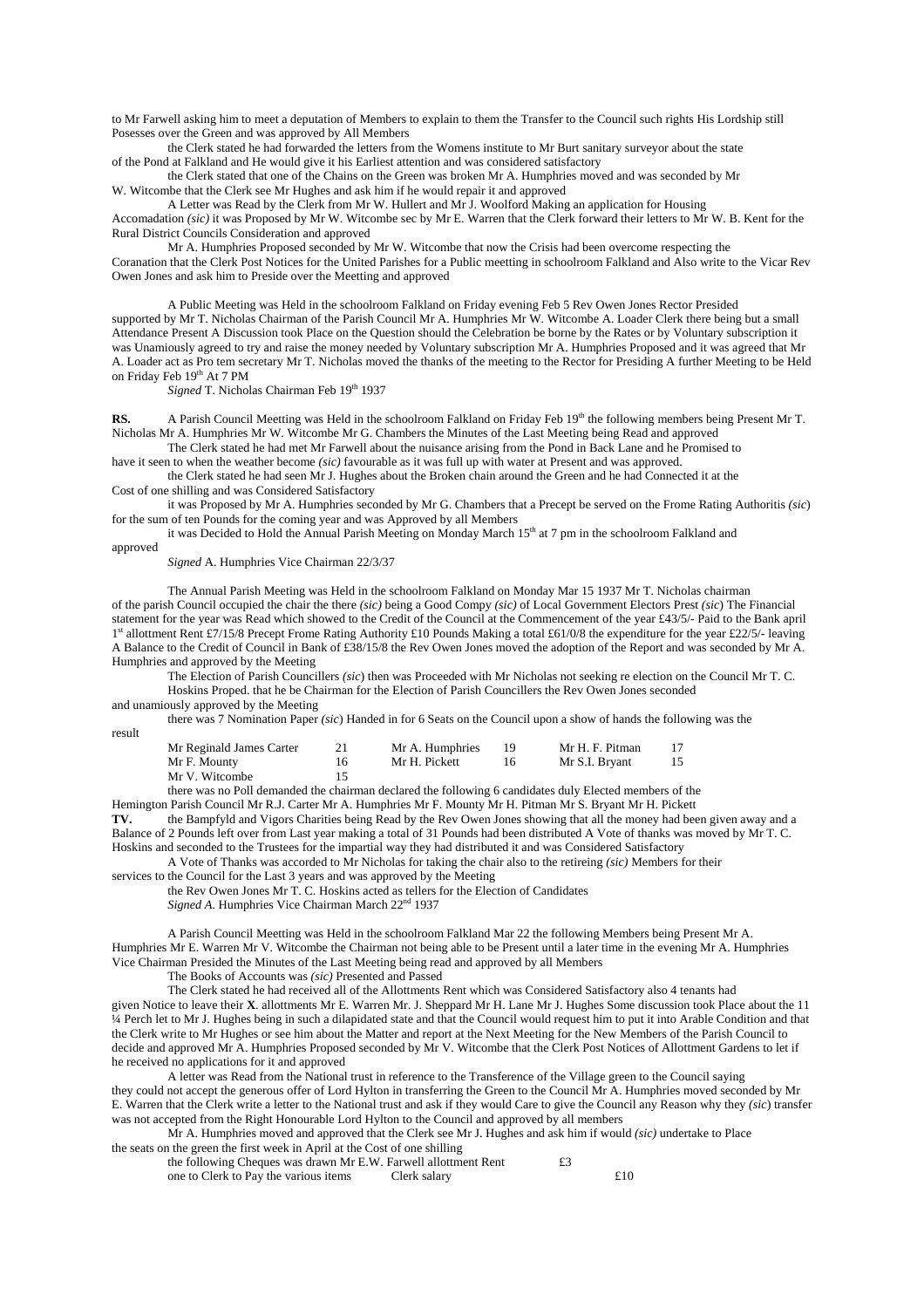|    | Stamps and stationery           | 5/2   |                |
|----|---------------------------------|-------|----------------|
| YZ | Hire of Rooms Rev Owen Jones    | 13/6  |                |
|    | Hadden and Best Notice forms    | 4/4   |                |
|    | John Gray work on footpaths     | $7/-$ |                |
|    | J. Hughes work on storing seats | $2/-$ | Total £14/12/- |
|    |                                 |       |                |

April 5 1937

the first Meeting was Held in the schoolroom Falkland of the Newly Elected Parish Councillers the following members being present Messrs A. Humphries R. Carter S. Bryant H. Pickett F. Mounty H. Pitman

the Declaration of office was signed

the Minutes of the Last Meetting being Read and approved

It was Proposed and seconded that Mr A., Humphries be appointed Chairman of the Council and was approved by All Members

it was Proposed and seconded that Mr R.J. Carter be appointed Vice Chairman and Approved the Council then formed themselves into a Committee for All Purposes

it was Proposed and seconded that Mr Arthur Humphries be appointed representative on the Hemington Board of School Managers for the Period of 3 years or until he resigns or is removed by the appointing Body this being duly Carried it was Proposed and seconded that A.H. Loader be appointed representative on the Hemington Board of School

Managers for the Period of 3 Years or until he resigns or is removed by the appointing body and duly Carried

it was Proposed by Mr Carter seconded by **1.** Mr H. Pickett that the Clerk write to Mr Kent and ask him if a reduction could be made in the rental of the Council Houses at Lansdown View and approved

some discussion took Place about Allottment Holders giving Notice to Leave the allottment it was Proposed by Mr Carter seconded by F. Mounty that the Clerk send a Letter to all the tenants stateing *(sic*) that the Council would require 6 months notice from any tenant wishing to give it up and that All Ground to be left in Arable Condition and approved by All Members

the Clerk stated he had seen Mr J. Hughes about the State of His Allottment and he had Promised to Put it in Arable Condition and that he had let one Plot to Mr John Gray 11 ¼ Perch also on (*sic*) Plot of 10 Perch to Mr J. Green and that there was still one Plot of 11 ¼ Perch to let and it was Proposed and seconded that the Clerk Post a Notice in the village Allotment to Let and approved

A Letter was read from the National trust saying the time was to *(sic)* short for giving any reason Why the transference from his Lordship to the Council was not accepted it was Proposed and seconed *(sic*) that the Clerk write to Mr Farwell estate agent to know if any information could be given by him for why the Transfer was not accepted and approved

it was Proposed and seconded that the Clerk Purchase a duplicate Book of 120 leaves for 9 shillings and sixpence and approved

**2.** it was Proposed by Mr F. Mounty seconded by H. Pickett that the Clerk write to the Reverend K. Jackson Norton St. Philip and ask him if he would continue to represent the Parish of Hemington on the governing Body of School Managers at the Frome County School and approved

Signed A. Humphries July 2<sup>nd</sup> 1937

A Parish Council Meeting was Held in the schoolroom Faulkland on July the 2<sup>nd</sup> the following Members being Present Messers A. Humphries Mr R. Carter Hy Pitman and Mr S. Bryant the Minutes of the Last Meeting being read and approved the Clerk stated that all the Allottments *(sic)* had been let and Notices had been sent to all tenants to inform them that

the Council would require 6 months Notice from all tenants when giving up their Allottments and that the Council would require all Allottments to be left in Arable Condition it was decided that the Council should meet at the allottments on Thursday July the 8<sup>th</sup> to view the Allottments and approved

A Letter was Read from Mr Kent from the Rural District Council saying that No Reduction Could be Made in the Rents of the Council Houses at Lansdown View at the Present

**3.** a Letter was Read from Mr E.W. Farwell Estate Agent Stating that his Lordship would be willing to make the Conveyance of the Village Green Faulkland to the Parish Council and he expected the legal charge would be five Pounds five Shillings Mr S. Bryant Proposed seconded by Mr R. Carter that the Clerkly write to Mr Farwell and Accept his Lordship and state that 5 Pounds would be the Maximam *(sic*) the Council would be prepared to Pay and approved

it was Proposed by Mr A. Humphries sec by Mr S. Bryant that the Clerk invite a tender from Mr F. Swift for a Parish Council Notice Board and approved

Mr Carter stated that the Path leading from the bottom of Causely footpath was in a bad Condition it was decided that the Members of the Council meet on the Path also to view Hollow Pit Lane to see what needed to be done and approved

A Letter was Read from the Rev Jackson Norton St Philip saying that he would still Continue to represent the Parish of Hemington on the Governing Body of Managers at the Frome County School and approved

some Discussion arose about the Condition of Grove Lane as some Portion had been cut and the other not and People had difficulty in Getting through for the over **4.** Haning *(sic)* Hedges it was Proposed by Mr Bryant sec by Mr Carter that the Clerk write or see Mr Scammell and Call his Attention to the Matter as the council Considered the work had not been done satisfactory to the Council *(sic*) and approved

A Cheque was withdrawn to the Clerk for the sum of 14 shillings and sixpence 9/6 Duplicate Book and five shillings Audit Stamp for the year 1937 14/6

*Signed* A. Humphries 29<sup>th</sup> September 1937

A Parish Council Meeting was Held in the schoolroom Faulkland on Wednesday Sep 29<sup>th</sup> the following Members being Present Mr A. Humphries Mr R. J. Carter Mr S. Bryant Mr F. Mounty Mr H. Pickett Mr H. Pitman the Minutes of the Last Meeting being Read and approved

the Clerk reported that the Hedges in Grove Lane Had been Proceded (*sic)* and would be Completed in the near future the Clerk reported that he had received 6 months notice from Mr Arthur Raisey to Give up 29 Perch of His Allottment also notice from Mr Cecil Hayward to give up 10 Perch of Allottment next March 1938

It was Proposed by Mr R. Carter seconded by Mr S. Bryant that the Clerk Post Notices allottments to let and approved

**5.** The Clerk reported that he Had received a Complaint about the style Leading across to Tuckers Grave in Mr Wallace field and he had seen Mr Wallace and he said he would Complete the style to the Satisfaction of the Council and was approved

Mr A. Humphries Reported that the footbridge leading from Hemington to Hardington was broken in it was Proposed by Mr R. Carter seconded by F. Mounty that the members of the Council met at Hemington on Friday Oct 1st to view the Bridge at 7 pm and approved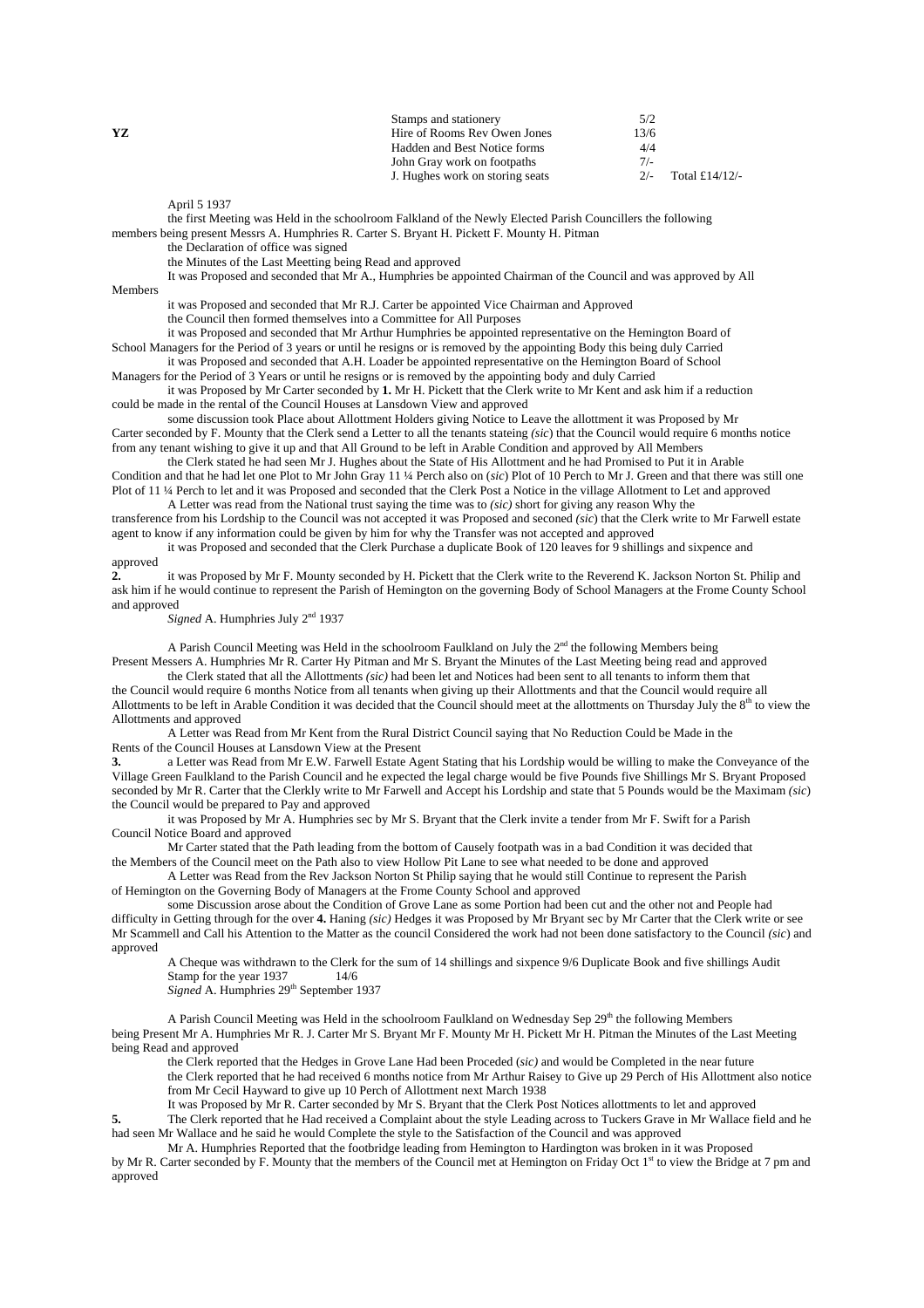It was Proposed by Mr Carter sec by H. Pickett that the Clerk see Mr John Gray and ask him if he would Cut the Allottment Hedge and approved

The Clerk reported that he had received a complaint from Mr S. Rich that the style leading to Tuckers Grave was broken It was agreed by the Members of the Council to View the style and report at the Next Meeting and approved

the following cheques was withdrawn one to Mr Farwell allottment Rent £3

one to the Clerk for work done on footpaths Paid by him to John Gray £2/1/6 and approved

it was decided to call another Meeting on Tuesday Oct 5 at 7.30 PM to discuss **6.** the Conveyance of the Village Green Faulkland from Lord Hylton to the Parish Council and approved

A Parish Council Meeting was Held in the schoolroom Faulkland on Tuesday oct 5 the the (*sic)* following Members being Present Mr R. Carter Mr H. Pickett Mr H. Pitman Mr F. Mounty Mr S. Bryant a letter was Read from Mr A. Humphries to say that he would not be able to be Present at the Commencement of the Meeting but would arrive in time for the discussion of the Village Green

Mr R. Carter Occupied the chair the Clerk reported that in company with 3 members of Parish Council they had Visited the footbridge at Hemington and found that the Hand Rails was broken down also 3 Boards was broken on the Crossing and stated that a tender had been invited by the members of the Council from Mr F. Burgess to repair the footpaths from Hemington to Hardington and he had agreed to do the work for 15 shillings Mr H. Pitman Proposed sec by F. Mounty that Mr Burgess tender be accepted and approved

it was Proposed by Mr Carter seconded by Mr Pickett that tenders be invited from Mr F. Swift and Mr J. Hughes for the repair of footbridge at Hemington and approved

an estimate for Making Parish Council Notice Board was Read from Mr F. Swift **7.** for Painting and fixing on the Green at Faulkland one inch thick 3ft square on two Oak Post *(sic*) for the (Notice Board) sum of 15 shillings it was Proposed and sec that it be left over until Next Meeting and approved

Mr A. Humphries arrived in time for the Discussion of the Transfer of Village Green Mr R. Carter vacated the Chair. Mr A. Humphries then Presided after Going fully into the Conveyance the chairman stated one or two Vital Points it

was Proposed by Mr R. Carter that the Clerk write to Mr Withers and Co Soliciter *(sic*) to Lord Hylton to state that the Council Could Not except *(sic)* the Transfer in its Present form and would require the word improve taken out also the Council should have the rights of Holding Relgous *(sic*) and social Propaganda on the Green also to have the right to Erect A Parish Council Notice Board for Parish work only and Approved by All Members

It was Proposed by Mr R. Carter seconded by Mr H. Pitman that Clerk see Mr W. Witcombe for the Loan of his Barn to store the seats from the Village Green if so to ask Mr J.Hughes to kindly do the work for the sum of one shilling and approved *Signed* A. Humphries 4 Nov 1937

**8.** A Parish Council Meeting was Held in the schoolroom Faulkland on Thursday Nov 4 the following being Present Mr A. Humphries Mr R. Carter Mr S. Bryant Mr H. Pickett Mr F. Mounty the Minutes of the Last Meeting was Read and Approved

the Clerk reported that Notices of Allottments to let had been Posted up but he had received no application the Conveyance of the Village Green being returned in is*(sic*) amended form was fully discussed the chairman

outlined himself and Mr Picketts interview *(sic*) with Mr E. W. Farwell at the Estate office and thought some improvement had been made by their visit Mr S. Bryant Proposed seconded by Mr Carter that the Clerk return the draft of the Village Green *(sic*) to Mr Farwell and state that the council was now willing to Accept the Conveyance from the Right Honourable Lord Hylton to the Parish Council and was unamiously agreed to

the Clerk said he had seen Mr W. Witcombe and he had Given Permission for the seats on the Village *(sic*) to be stored in the Barn for the winter months and Mr J. Hughes had done the work and Approved

The Clerk he had seen *(sic)* John Gray about trimming the allottment Hedge and he had commenced the works it was stated that Mr F. Burgess had Commenced to repair the footpath from Hemington to Hardington it was Proped

*(sic)* that the Clerk visit the footbridge with Mr Burgess and see if he would undertake to do the Repairs and approved

**9.** the Clerk said he had invited tenders from Mr F. Swift and Mr J. Hughes for the repairs of the footbridge at Hemington but had received no Reply

it was Proposed and seconded that Mr Swifts Estimate be accepted for Making a Parish Council Notice Board to be Erected on the Green for the sum of 15 shillings and unamiously approved

Mr H. Pickett reported that the style in Mr S. Rich field was broken and it was left over until Next meeting for the Clerk to see if Mr Rich would kindly repair it and Approved

it was unamiously agreed that Mr T.C. Hoskins Manor farm Hemington and Mr Horler High Church farm Hemington be Elected to represent the Parish of Hemington on Rating Committee and Approved

*Signed* A. Humphries 17/11/37

A Parish council Meetting was Held in the schoolroom Faulkland on Wednesday Nov  $17<sup>th</sup>$  the following being Present Mr A. Humphries Mr R. Carter Mr S. Bryant Mr H. Pickett Mr H. Pitman Mr F. Mounty the Minutes of the last Meetting being Read and approved The Clerk reported that he had received an application from Mr C. Smith for the 22 perch of Allottment to take Posession*(sic*)

Mar 25 next 1938 also Mr George Rowe Piece of 11 ¼ **10.** Mr Barnett also the Peice (*sic)* Given up by Mr C. Hayward 10 Perch had been taken by Mr fred *(sic)* Wheeler and Approved

The Clerk stated he had inspected the footbridge at Hemington being repaired by Mr F. Burgess and Considered it to be being satisfactory when he had when he had *(sic*) Completed the work and suggested that the Members of the Council view the same and Approved

The Clerk stated he had seen Mr S. Rich about the style in his field being broken and that he had repaired it and was Considered Very Satisfactory

The Clerk reported he had informed Mr F. Swift that his Estimate had been Accepted by the Council for Making a Parish Council Notice Board and to Erect it for the sum of 15 shillings it was Proposed and seconded that the Board be inspected by the Members of the Council before being Erected and unamiously Approved

The Conveyance of the Village Green being Presented From the Right Honourable Lord Hylton to the Council after some discussion as there only being enclosed one draft of the Village Green for signatures for the Members of the Council it was Unamiously approved that the Clerk write to ask if one one *(sic*) would be drafted up to be kept by the Parish Council and unamiously approved

The Clerk to arrange Parish Council Meeting after he had received an *(sic*) reply

*Signed* A. Humphries 26/11/37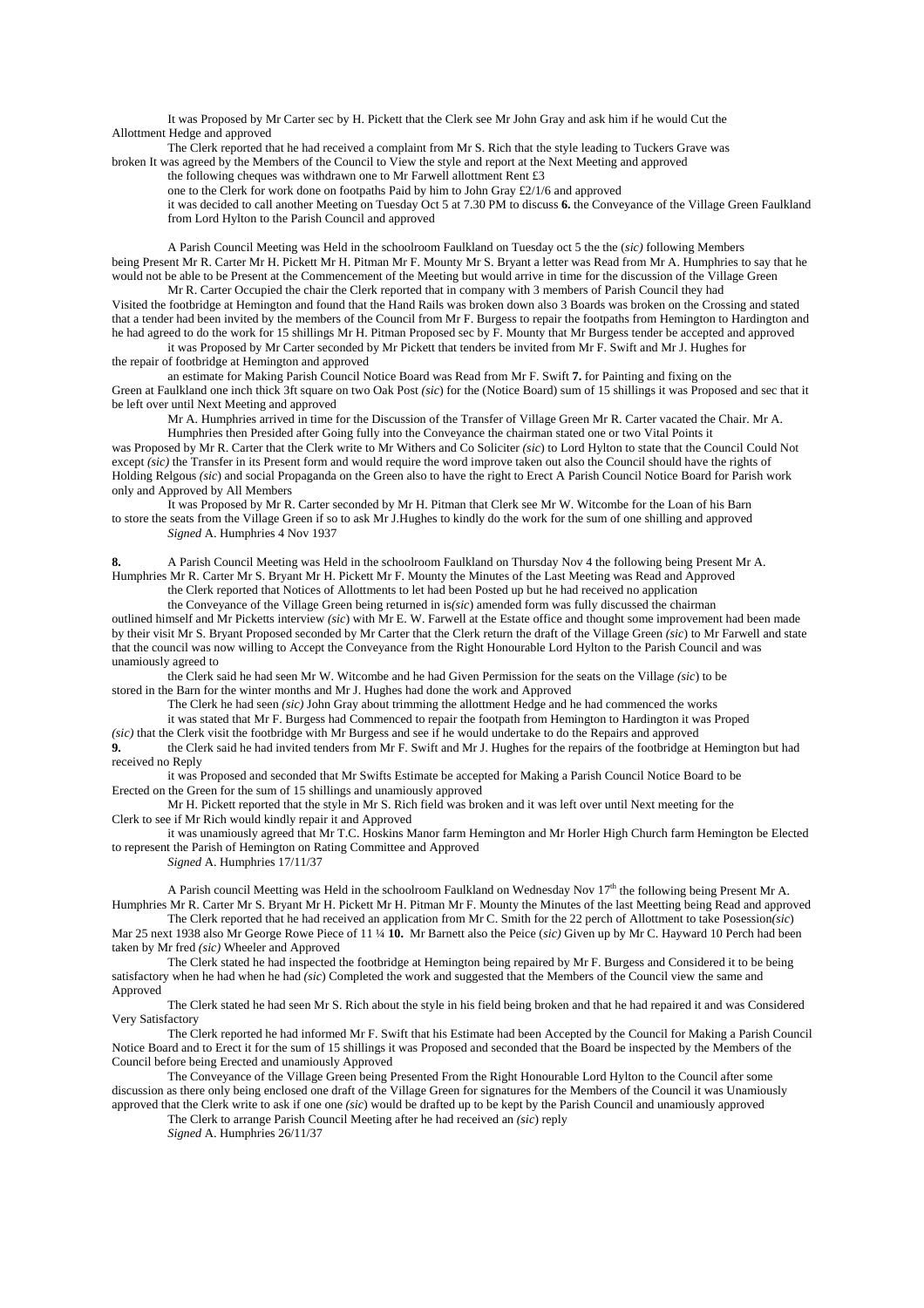11. A Parish Council Meetting was Held in the schoolroom Faulkland on Tuesday Nov 26<sup>th</sup> the following Members being Present Mr A. Humphries Mr S. Bryant Mr H. Pickett Mr F. Mounty Mr H. Pitman Mr A. R. Gifford Joint representative to the Rural District Council the Minutes of the last Meetting being Read and unamiously approved

the Clerk reported he had received the Accounts from Mr F. Burgess for work done on Hemington Hardington footpaths and footbridge it was unamiously Agreed that the members View the work done and would inform the Clerk so as he could settle the Account also they would view the work done by John Gray Cutting Allottment Hedge and digging ditch in Hollow Pit Lane and approved

the Clerk reported that the style in Mr Richs field had now been repaired by him Mr Rich and was Considered Satisfactory the Conveyance of the Village Green Faulkland being Presented by the Clerk from the Right Hon Lord Hylton to the Council for their appended signatures in the presence of Mr A. Gifford Kingmans Farm Hemington as a witness Mr Gifford Congratulated the Council on the Achievement in being able to arrive at a decision with Lord Hylton in making the Conveyance of the village Green to the Council for the **12.** use of the Parishes Concerned and he thought it would be very much appreciated by the People of the Parish and it Gave him Great Pleasure to be with the Parish Council Members as a Witness to the signatures of the Council the Chairman expressed his thanks of Himself and the Members of the Council to Mr Gifford for Coming to Assist and was unamiously approved

Copy of the Conveyance of the Village Green from the Right Hon Lord Hylton to the Parish Council dated Nov 26 1937

No. 1 No Building Structure or Erection of any description shall be Erected or placed on the said Peice *(sic)* of land except Fences or Boundary walls nor any Booths Tents Camps Marquees Shed Stalls Caravans shows swings or roundabouts to be placed or used thereon except by Permission of the Parish Council for a Period not exceeding 24 Hours

2. The council shall not do or allow to be done on the said Peice of land anything which may be or Grow into a nuisance or disturbance to the grantor or any of the residents around the Green and shall not Erect or Allow to be Erected for Advertising purposes on the said Peice of land any sort of Hoarding or any Poster or Placard other than one Parish Council Notice Board and shall not excavate or remove from the said Piece of land any Gravel Clay Chalk sand stone flint or Earth will keep the said Piece of land **13.** in Good Order and Condition and in Particular will keep the same clear of Weeds signed on behalf of the Parish Council at a Meetting Held (in the schoolroom Faulkland) on Friday Nov 26 1937 by the following Members of the Parish Council Mr A. Humphries chairman Mr S.I. Bryant Mr F. Mounty Mr H. Pickett Mr H. Pitman Mr R. J. Carter Mr A. R. Gifford Kingmans Farm Hemington

*Signed* A. H. Loader Clerk to the Parish Council of Hemington Hardington and Foxcote

*Signed* A. Humphries 21/12/37

A Parish Council Meetting *(sic)* was Held in the schoolroom Faulkland on Tuesday Dec 21st the following Members being Present Mr A. Humphries R.J. Carter F. Mounty H. Pickett the Minutes of the last Meetting *(sic)* being Read and adopted the account from Withers and Co Soliciters to Lord Hylton for the Conveyance of the Village Green was Presented to the Parish Council it was Proposed by Mr. R. Carter sec by Mr F. Mounty that a Cheque be withdrawn and forwarded to Withers and co for the sum of six Pounds seven shillings £6/7/- and was carried unamiously<br>14. The Clerk reported that a deputation of Parish 6

**14.** The Clerk reported that a deputation of Parish Council Members had inspected the work done by Mr F. Burgess and considered it to be very satisfactory and the Clerk had Paid him the sum of one Pound four shillings £1/4/-

and the Clerk stated he had inspected the Allottment Hedge Cut by John Gray and had Paid him the sum of seven shillings and sixpence 7/6 and approved

The Clerk stated that he had Paid Mr J. Hughes the sum of two shillings for fixing the seats on the Village Green and storeing *(sic)* them Away for the Winter Months And a cheque was drawn due to the Clerk for the sum of one Pound fifteen shillings sixpence Mr F. Burgess £1/4/-

Mr J. Gray  $9/6$ <br>Mr J. Hughes  $2/1$ and the Clerk stated he had also Paid John Gray 4 Hours work on the footpaths two shillings and approved total £1/15/6

*Signed* A. Humphries 21/2/38

**15.** A Parish Council Meeting was Held in the schoolroom Faulkland on Monday Feb 21 the following Members being Present Mr A. Humphries Mr R. Carter Mr S. Bryant Mr H. Pickett Mr F. Mounty Mr H. Pitman the Minutes of the last Meeting being Read and adopted

the deeds of the village Green Faulkland was *(sic)* Presented by the Clerk From Messers Withers and Co Soliciters to Lord Hylton and the Parish Council would now take sole Control over it was Proposed by Mr R. Carter seconded by Mr H. Pickett that the Clerk write a letter to Lord Hylton expressing the Members of the Parish Councils thank *(sic)* to him for his Kindness in Making the Transfer from him to the Hemington Hardington and Foxcote Parish Council and was Unamiously approved

the Clerk reported that he had been approached to Put before the Parish Council that there was a desire of the People of the Parish to be able to Raise such as Wireless License *(sic*) dog License and Gun License at their Local Post office at Faulkland Mr A. Humphries Proposed seconded by Mr R. Carter that the Clerk write to the Post Master General at Bath to hear if arrangements Could be Made and was unamiously approved

**16.** it was Pro by Mr Bryant Sec by R. Carter that a Precept be served on the Frome Rating Authority for the Coming year for the sum of twenty five Pounds and was unamiously approved

the Clerk reported that Mr F. Taylor had left the district and had Given him Notice of his allottment *(sic)* 11 ¼ Perch and that he had let it to Mr E. Sargeant to tak *(sic*) Posession (*sic*) Mar 25 1938 Mr J. Hughes allottment *(sic)* being discussed it was Proposed and seconded that the Chairman have an interview with Mr Hughes and unamiously approved

A discussion took Place about Causely footpath and it was decided to carry out the Repairs and the Matter would be Put in hand as Early as Possible Mr R. Carter Promising to find out who to make an application to for the Ashes and let the Clerk know and approved

it was decided to inspect the over Hanging Branches of the Trees on the Village Green and decide what should be done at the Next Meeting and approved

it was decided to hold the Next Parish Council Meeting Monday March the 21<sup>st</sup> in the schoolroom Faulkland *Signed* A. Humphries 21/3/38

**17.** A Parish Council Meeting was Held in the schoolroom Faulkland on Monday Mar 21 the following Members being present Mr A. Humphries R. Carter F. Mounty H. Pitman S. Bryant the Minutes of the last Meeting being Read and adopted

A Letter was read from the Postmaster General stating that the Population of the Hemington Parish did not warren (*sic)* any Alterations to be made in the Local Post office at Faulkland after some discussion it was Proposed by Mr R. Carter seconded by Mr Bryant that the Clerk write to Mrs Tate M.P for the Division of Frome and ask her if she would Kindly bring the Matter before the Post Master General and was Unamiously Approved

A letter was read from Mr C. Southern Manager to the Writhlington Colliery Compy saying the *(sic)* would supply Ashes to the Council for the repairs of Causely footpath at 1/- Per Ton to be weighed at Writhlington depot it was Proposed by Mr R. Carter seconded by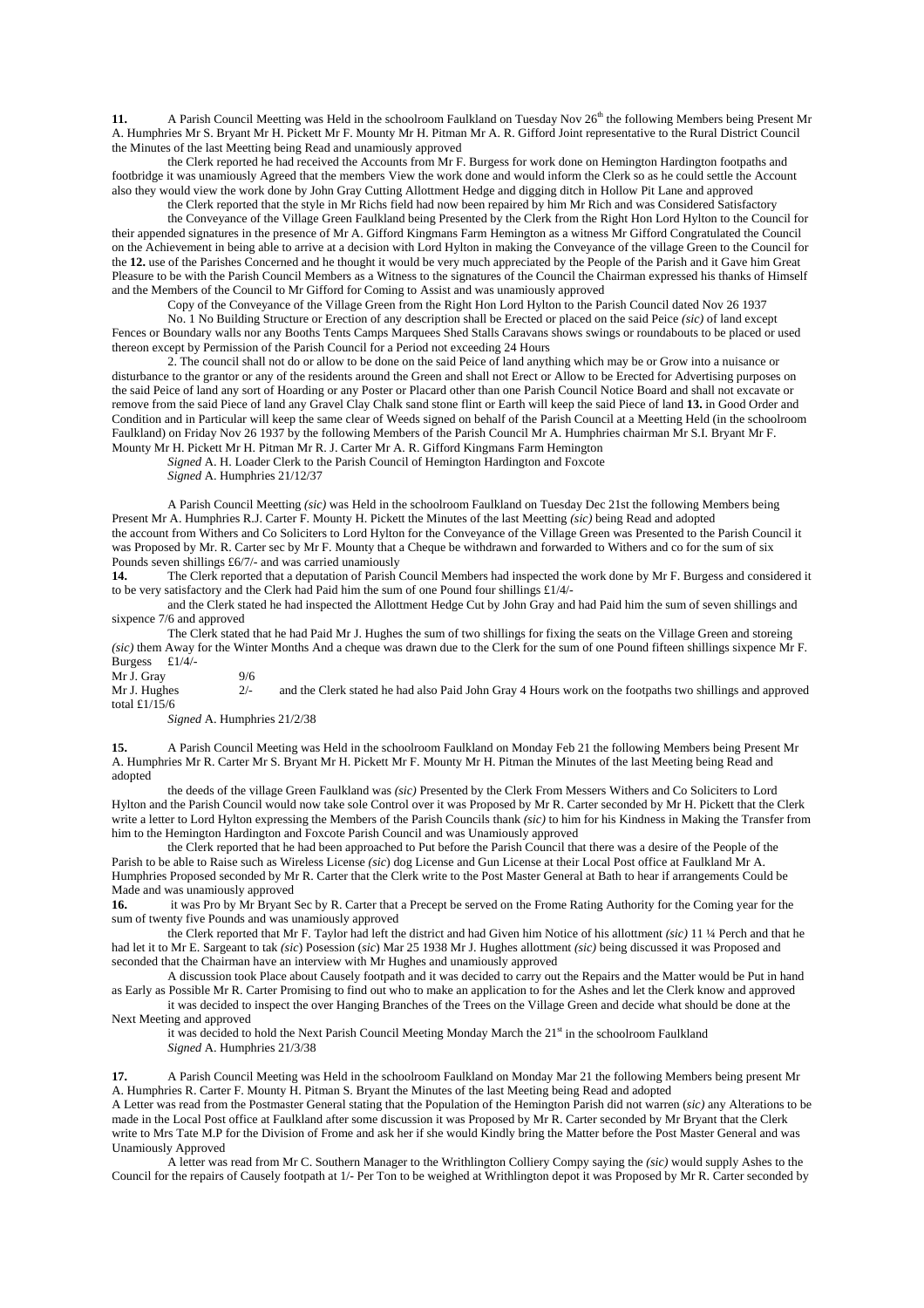Mr Bryant that this offer be Accepted and the Clerk to write to Mr Southern and say the Council would accept his offer and ask him to kindly reserve some Ashes for the near future and was unamiously Approved

it was Pro and seconded that the Clerk invite tenders for the Hauling of the Ashes from Mr J. Wilson Mr F. Charlton and Mr. J. Dummer and the Member (sic) of the parish Council to meet on Causely footpath 18. on Wednesday Mar 30<sup>th</sup> at 7 PM and approved

it was Proposed that the Clerk see Mr H. Ludwill to get his permission from him to Cross his fields with the Ashes also to write to Mr H. Gilling for his Permission to Cross his field from the Greenparlour end and approved

it was Pro by Mr R. Carter seconded by Mr S. Bryant that the Clerk ask Mr F. Smith to do the work at one shilling Per hour and approved

Mr A. Humphries stated he had an interview with Mr Hughes and he had promised to put his allottment in Order the Clerk

reported that all the allottments had been let one peice *(sic*) to Mr F. Thick who had just taken up residence in the Parish of 11 ¼ Perch from Mar 25 1938 at the rental of 3/9 Per annam *(sic*) and approved

the Parish Council Notice Board was inspected by the Members of the Council and was Considered to be satisfactory to specipation *(sic)* the Clerk to pay Mr F. Swift when it was Erected the sum of 15/- shillings and approved

Bills were Presented and Passed to *(sic)* cheques was withdrawn one to the Clerk for £12/12/9 for salary and various items one to Mr E.W. Farwell for the sum of £3 allottment *(sic)* rent and approved

it was Proposed and seconded that the 19. Clerk ask Mr J. Hughes to fix the seats on the Village Green April 1<sup>st</sup> 1938 it was decided to hold the Annual Parish Meeting on Monday April  $11<sup>th</sup>$  at 7 PM in the schoolroom Faulkland and approved it was Proposed and seconded that the Clerk write to Mr Burt Sanitary surveyor to see if arrangements Could be Made for the Collection of refuse from the Knoll Hassage Chickwell Farm and Charlton Farm and approved

*Signed* A. Humphries 11<sup>th</sup> April 1938

The Annual Parish Meeting was Held in the schoolroom Faulkland on Monday Aprill *(sic)*  $11<sup>th</sup>$  Mr A. Humphries chairman of the Parish Council Presiding there was a small attendance of Parishoners *(sic*) Present the Financial statement for the year ending Mar 31 and showed Balance at the Commencement of the year was £46/11/4 Precept from Frome Rating Authority £10 and allottments Rent  $£7/15/8$  total of £64/7/- the expenditure for the year was £30/6/11 leaving a Balance in Hand to the Credit of the Council £34/0/1 the Accounts were approved on the motion of Mr A.R. Gifford seconded **20**. by Mr S. Bryant and adopted

The chairman stated the sum of £27/10/- had been distributed by the Trustees any one who wished to see the names of those who Benefited under the Bamfylde and Vigor charities could do so but the list would not be Read and approved

Mr A. R. Gifford Rural District Counciller *(sic*) then stated that the Frome Rural District Council had the matter in hand for suppling *(sic)* the Village with water which he Considered would be much appreciate (*sic*) by the People of the Parish also it was decided to supply the Parish with Electricity and he hoped as many People as Possible would take Advantage of it as it would be a Great improvement for the People of the Parish the Chairman expressed thanked *(sic*) to Mr Gifford for Coming along and explaining to Parishoners the Councils ideas for the improvement of the Parish and was seconded by the Rev Owen Jones and unamiously approved

*Signed* A. Humphries May 23rd 1938 expenditure for

| expenditure for the year Ending Mar 31 1938 | 11/6        |                 |
|---------------------------------------------|-------------|-----------------|
|                                             | 14/6        |                 |
|                                             | £3          |                 |
|                                             | £ $1/15/6$  |                 |
|                                             | £2/ $1/6$   |                 |
|                                             | £3          |                 |
|                                             | £6/ $7/-$   |                 |
|                                             | 4/2         |                 |
|                                             | £12/12/9    |                 |
|                                             | £30/ $6/11$ | Balance £34/0/1 |

21. A Parish Council Meeting was Held in the schoolroom Faulkland Monday April 11<sup>th</sup> the following Members being Present Mr A. Humphries Mr R. Carter Mr S. Bryant Mr H. Pickett Mr F. Mounty Mr H. Pitman the Minutes of the last Meeting being read and adopted

the Clerk stated that tenders for Hauling Ashes had been received from Mr Wilson Mr F. V. Charlton and Mr J. Dummer and they was *(sic)* all the same Price 3/6 Per Ton and he had been instructed to write to Mr Charlton to say his tender had been Accepted Mr Smith had Commenced to repair the footpath it was Proposed and secononded (*sic*) that the repairs on Causely footpath be Proceeded with and was Adopted

The Clerk stated he had seen Mr Hughes and he would fix the seats on Village Green and approved

The Clerk reported he had written to Mrs H.B. Tate M.P for the Frome Division asking her to bring before the Postmaster General an application from the United Parishes of Hemington Hardington and Foxcote to Know if it could be arranged for the Parishoners to be able to obtain Gun License Dog License wireless License at their Local Post Office at Faulkland Mrs Tate had written to **22.** say the Matter was receiving Attention

The Clerk stated he had written to Mr Burt Sanitary Surveyor about the Collection of the refuse in Various Places but had received no reply

*Signed* A. Humphries May 23rd 1938

A Parish Council Meeting was Held in the schoolroom Faulkland on Monday May 23 1938 the following members being Present A. Humphries R. Carter H. Pickett F. Mounty H.Pitman S. Bryant the Minutes of the last Meeting being Read and Approved

The Clerk reported that Causely footpath had been Completed and that 40 Tons 10cwts of Ashes had bee supplied by the Writhlington Colliery Compy Ltd at 1/- Per Ton and he had visited the Path and Considered the work to be Very Satisfactory and approved it was Proposed by Mr S. Bryant and sec by Mr H. Pickett that the Clerk send a letter of thanks to Mr H. Ludwill and Mr H.

Gillings for Giving their Permission to Cross their fields with the Ashes to Carry out the repairs and approved

The Clerk stated the Pipes had been purchased to drain the Path from Mr Tovey one dozen at 2/- Each it was Proposed by Mr Bryant second *(sic)* by Mr Pickett that **23.** Mr F. Smith be asked to Put them in failing Mr Smith Could not do the work to ask Mr Jesse Humphries and approved

the Clerk reported he had seen Mr A. R. Gifford about the style across his field from Turner's Tower to Hemington and he was willing to Present the Council with a Gate to do away with the Style if the Council would have it Erected it was Proposed by Mr Carter seconded by Mr H. Pickett that Mr Giffords offer be accepted the Members of the Council to meet on the footpath Monday May 30 at 7/30PM and approved

the Clerk reported he had Posted a Notice of Allottment to let and Mr A. Mullins had taken it 11 ¼ Perch left by Mr J. Woolford who had left the district and approved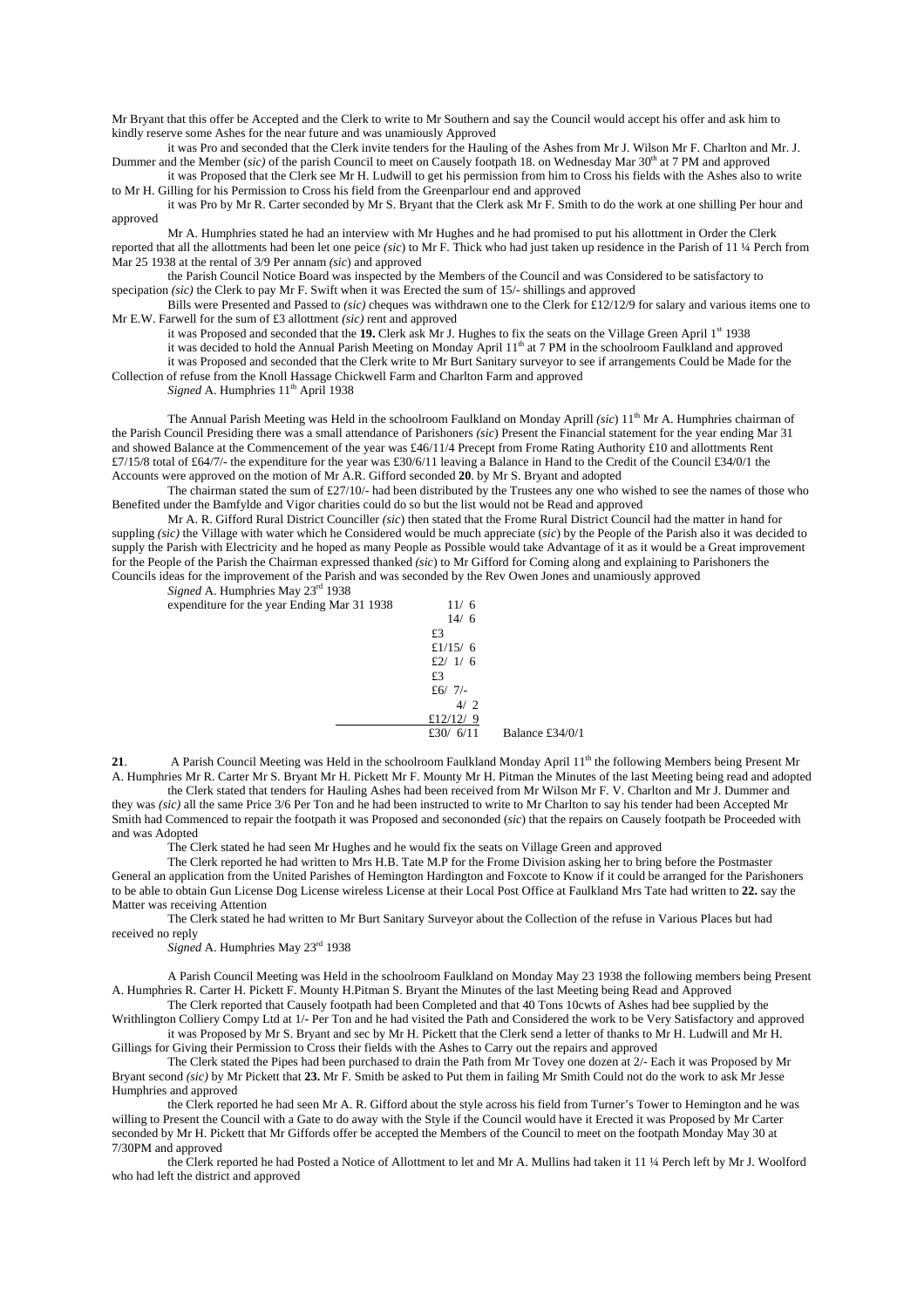A Letter was read from Mrs Tate MP for Frome Division to say she had taken the matter up with the Post Master General about raising the License for dogs Gun and wireless at the Local Post office at Faulkland and the application had been acceded to also a letter was read from the Post Master saying it would take effect from June 1st 1938 and was Considered Satisfactory

A Letter was Read from Mr H.L. Burt sanitary surveyor saying he had brought the application by the parish Council **24.** of Collecting the refuse in the outlying District of the Parish of Hemington and they Could not see their way to undertake the Collection in the outlying places as they thought the material Could be disposed of it was Pro by Mr Bryant sec by Mr Carter that the Clerk write to the Sanitary Surveyor that the reply was Considered unsatisfactory as they agreed that there was some refuse indestructable *(sic)* and there was some refuse that was not destructable *(sic)* and approved

The Clerk reported that Major Shore had been to see him to arrange a meeting for to Get Volunteers for his raid Precautions with other Local Bodies it was Unamiously agreed that the Clerk make arrangements with the other Local bodies for a Public Meeting It was Unamiously Agreed that the Trees on the village Green be left over until the Autumn and approved

|                                    | It was channotesty regional that the rices on the vinage sitem be felt over until the ratumni and approved |         |
|------------------------------------|------------------------------------------------------------------------------------------------------------|---------|
| the following Cheque was withdrawn | Mr F.V. Charlton for Hauling Ashes                                                                         | f7/1/9  |
|                                    | one to Clerk for Wages to F. Smith and Various items                                                       | £8/17/5 |
|                                    | and to Writhlington Colliery Comy Ltd for supplying Ashes                                                  | £2/00/6 |
| $\mathbf{r}$ $\mathbf{r}$          | 220 <sup>1</sup> 1020                                                                                      |         |

*Signed A. Humphries August 22<sup>nd</sup> 1938* 

**25.** A Parish Council Meeting was Held in the schoolroom Faulkland Aug 22 1938 the following Members being Present Mr A. Humphries R. Carter F. Mounty H. Pickett H. Pitman S. Bryant the Minutes of last Meeting being Read and approved it was Proposed and seconded that the Clerk see Mr John Gray and ask him to Clear the Path from Turners Tower to Hemington and Cut the over Hanging Grass and approved

an Estimate for fixing and Providing 4 oak Post *(sic*) 5 inch square and all materials for wicket Gate on Kingmans Footpath for the sum of £2/12/6 it was Proposed by Mr Carter seconded by H. Pickett that Mr Swift tender be Accepted and unamiously agreed

it was decided to have some dangerous Branches taken down from the Trees on the village Green the Clerk to invite an Estimate from Mr Charlton for doing this work and approved

A Cheque was withdrawn to the Clerk for the sum of 10/- for Audit Stamp for the year ending Mar 31 1938 it was decided to Hold next Meeting on Monday Sep  $19<sup>th</sup> 1938$  at 7/30 PM

Signed A. Humphries Sept 19<sup>th</sup> 1938

**26.** A Parish Meeting was Held in the Schoolroom Faulkland Sep 19<sup>th</sup> 1938 the following members being Present Mr A. Humphries R. J. Carter S. Bryant F. Mounty H. Pickett the Minutes of the last Meeting being read and Unamiously Approved

The Clerk reported that John Gray had Completed the work on the footpaths and he had been and inspected the work and Considered it Very Satisfactory and Approved

also that Mr F. Swift would soon have the wicket Gate Completed

they *(sic)* stated that he had written to Mr F. Charlton for an Estimate for the taken *(sic*) down of the dangerous over Hanglng *(sic)* Branches of the Trees on the village Green he in Company with the Clerk had Visited the Trees and he would Give the Council an Estimate at their Next Meeting And Unamiously approved

it was Proposed by Mr S. Bryant seconded by Mr R. Carter that the Clerk see Mr John Gray and ask him if he would Cut the Allottment Hedge also to have the seats on the village Green stored away for the winter Months and Appoved *(sic)* 

Two Cheques was *(sic)* withdrawn one to E.W. Farwell for the Allottment Rent £3 **27.** and one to the clerk for one Pound one shilling for Various items £1/1/-

*Signed* A. Humphries  $28<sup>th</sup>$  November 1938

A Parish Council Meeting was Held in the schoolroom Faulkland on Nov 28 1938 the following Members being Present Mr A. Humphries R. Carter S. Bryant F. Mounty H. Pickett the Minutes of the last Meeting being Read And approved

and *(sic)* Estimate from Mr Charlton was Read for taking down the dangerous Limbs from the Trees on the Village Green for the sum of two Pounds it was Proposed by Mr Bryant seconded by Mr Carter that this tender be Accepted and unamiously Approved the Clerk reported that he had received Notice from Mr J. Green and Mr F. Burgess to Give up their allottments Mar 31 1938 *(sic)* and he had other tenants in view to take it on and approved

A Complaint was sent to the Council from Mrs V. Weaver about the style at Turners Tower as it was difficult to Get over and Considered that a wicket Gate was needed Mr Carter said he think *(sic*) it was needed it was Proposed by Mr S. Bryant sec by H. Pickett that the Clerk see Mr F. Swift to Erect a wicket Gate for the sum of £3/5/- as Previously Given in his Estimate and approved<br>28. The Clerk read a letter from Mr A. R. Gifford expressing thanks to the Members of the Parish Coun

**28.** the Clerk read a letter from Mr A. R. Gifford expressing thanks to the Members of the Parish Council of *(sic)* their letter and Kind remarks of his service he had renerded *(sic)* to the Parish while representing as Rural District Counciller for the Parish of Hemington and he very much regretted that he was leaving the District

the following Cheques was withdrawn one to Mr F. Swift for Erecting wicket on Kingman's footpath which the members of the Council Considered was done Very Satisfactory for the sum of £2/12/6

and one to the clerk for the following items Mr John Gray for Cutting Allottment Hedges 7/6 and Jesse Humphries for work on footpaths 3/- and Mr J. Hughes for storeing *(sic)* away the seats for the winter months 1/- total 11/6

*Signed* A. Humphries  $13<sup>th</sup>$  February 1939

A Parish Council Meeting was Held in the schoolroom Faulkland on Monday Feb13 1939 the following members being Present Mr A. Humphries S. Bryant Mr. H. Pickett F. Mounty the minutes of the last Meeting being read and Approved it was Proposed by Mr F. Mounty that a Precept be served on the Frome **29**. Rating Athourity *(sic)* for the sum of 20£ and unamiously approved

it was reported by Mr H. Pickett that the style in Ennox field Hemington was broken down it was Proposed and seconded that the clerk see Mr V. Francis to ask him if he would kindly repair it and approved

the Clerk reported that Permission had been Given by Mr E.W. Farwell to Place a wicket Gate at Turners Tower to Hemington and Mr F. Swift had been Unable to do the work through Ilness *(sic)* and Approved

it was Proposed by F. Mounty seconded by H. Pickett that the Clerk write to the Bristol Tramway Compy to ask if a shelter Could be Erected by them at Terry Hill Cross Roads for the Convenience of Passengers travelling via Frome and Radstock and Approved

it was Unamiously agreed that Mr J. Hughes Paint the seats on the Village Green before Putting them out for the summer months and the Colour to be Bridge Green and approved

*Signed* A. Humphries 20<sup>th</sup> March 1939

**30.** Hemington Hardington Foxcote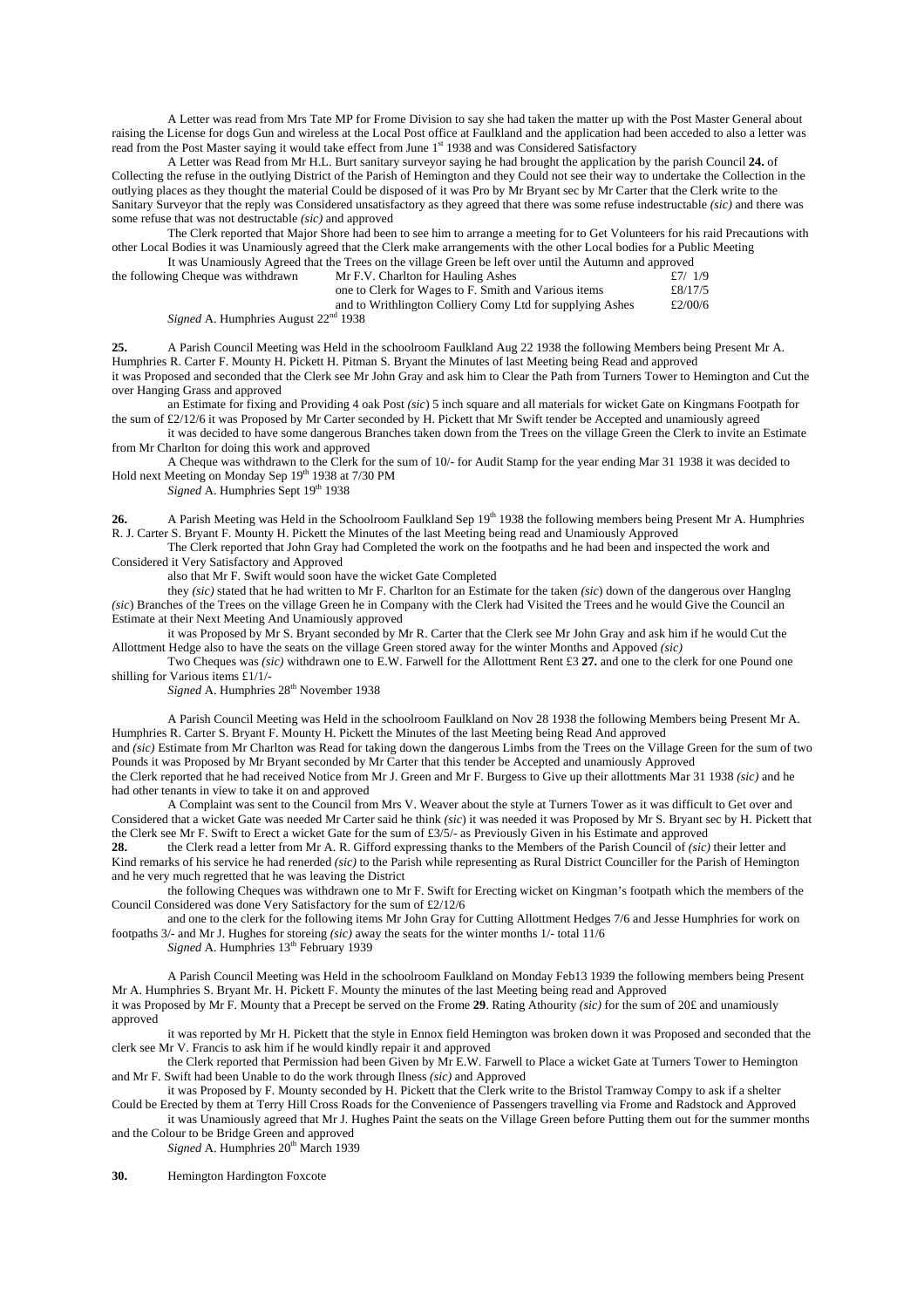Parish Council Bye Laws Village Green

No Person shall drive or bring or cause to be driven or brought unto the Green any bull ox or Heifers steer Calf sheep Lambe *(sic)* or Pigs unless in Pursuance of an agreement with the Parish Council such Persons may be duly Athourised to drive or bring any such Animal or to Cause any such animal to be driven or brought unto the Green for Pasturage or any Other Lawful Purpose

Proper Care must be used in Playing any Person resorting to the Green for the Purpose of Playing shall use reasonable and proper Care to Prevent undue interference with the reasonable Proper use of the Village Green by any other Person sitting or Playing thereon

No Person shall wilfully Carlessly *(sic)* throw or Discharge on the Green any stones or any other Missile

as to the Erection of Tents Booths no Person unless Athourised *(sic)* by the said Parish Council and shall not Erect any Post Rails or Fence Poles Booth or Tents stand or Building or structure on any Part of the Green and if such be Athourised *(sic)* it must be under the Conditions Prescribed by the Parish Council

Penalty any Person offending against any **31.** of the foregoing Bye Laws shall be Liable for every such offence to a Penalty of Three Pounds

A Parish Council Meeting was Held in the schoolroom Falkland on Mar 20 1939 the following members being Present Mr A. Humphries R. Carter S. Bryant H. Pickett F. Mounty H. Pitman the Minutes of the Last Meeting being read And Unamiously Adopted

it was reported that a Portion of a Tree had fallen across the footpath in Hollow Pit lane it was Proposed and seconded that the Member *(sic*) of the Council in Compy with the Clerk visit the spot on Tuesday Mar 21 and the Clerk to write to E.W. Farwell and ask him if he would Kindly Get it removed being the Property of the right Honourable Lord Hylton and Approved

A Letter was read from the Bristol Tram way Compy to say the *(sic)* would Contribute towards a shelter at Terry Hill for People Travelling via Frome and Radstock after some discussion it was moved by Mr R. Carter and agreed if Permission Could be Granted by the County Council to Erect it they the Council would make a Public Collection towards the Cost and Approved

The Clerk to write to Mr Widdicombe Highway surveyor for Permission to Erect it **32.** and it was agreed to make a Public subscription towards its Cost

An Estimate was received from Mr J. Hughes for Painting and fixing the seats on the Village Green for the sum of 8/ shillings the Clerk to Provide the paint and approved

it was unamiously agreed to hold the Annual Parish Meeting in the schoolroom Falkland on Monday April 17 at 7 PM and approved

*Signed* A. Humphries 20/3/39

The Annual Parish Meeting for the Combined parishes of Hemington Hardington and Foxcote was Held in the schoolroom Falkland on Monday April 17 1939 Mr A. Humphries Presided only small Company attending the Clerk Presented the Accounts which showed a Balance in Hand at the Commencement of this year was £34/0/1 income of £32/15/8 expenditure for the year £40/2/9 Balance in Bank to the Credit of the Council was £26/13/- the Rev Owen Jones moved the Adoption of the Financial statement seconded by Mr J. Francis and unamiously approved

the Chairman stated the Amount distributed in the parish for the year from the Bamfylde and Vigor Charities was £29 thanks was *(sic)* extended to the Trustees for their services Mr A. Humphries and Mr R. Carter was Elected trustees representing the Parish **33.** Council for the next 3 Years and unamiously Approved

A Parish Council Meeting followed the following members being Present Mr A. Humphries R. Carter H. Pickett F. Mounty S. Bryant the Minutes of the Last Meeting being Read and Approved

The Clerk read a Letter from E.W. Farwell to say he would Give his Earliest Attention to the fallen tree in Hollow Pit lane and Approved

Mr Pickett reported that there was a nuisance of Hedge trimmings and Thorns in Grove Lane and it was difficult to pass through it was Proposed that the Clerk see Mr Scamill to Get it removed And Approved

A Letter was Read from Mr Widdicombe Rural District Surveyor saying that to Erect a shelter at Terry Hill Cross Roads that an application must be made to the Somerset County Council it was decided that the members of the Council meet at Terry Hill Thursday at  $7/30$  PM april the  $20<sup>th</sup>$  And Approved

it was Proposed by Mr R. Carter seconded by Mr F. Mounty that the Clerk see Mr F. Francis to bring the water supply for the District before the Rural District Council of Frome and approved

*Signed* A. Humphries 8/5/39

**34.** A Parish Council Meeting was Held in the schoolroom Falkland on May 8 1939 the following Members being Present Mr A. Humphries F. Mounty H. Pitman the Minutes of the Last Meeting being Read and Approved

A Letter was Read by the Clerk from Mr R. Edgell Foxcote to say the wicket adjoing *(sic)* the farm was Broken down and He had been in Compy with Mr J. Hughes to see and it needed all New Posts and had invited tender to Complete the work. And an Estimate was Read from Mr J. Hughes for the sum of £1/8/- it was Proposed and seconded that that *(sic*) Mr Hughes be Accepted to do the work and Approved

the Clerk stated that the Proposed Bus shelter to be Erected at Terry Hill was was *(sic)* receiving Attention by the Right Hon Lord Hylton and when Permission had been Granted he would make an application to the Somerset County Council Also Notify the Bristol Tramway Compy and Approved

*Signed* A. Humphries Aug 14<sup>th</sup> 1939

**35.** A Parish Council Meeting was Held in the schoolroom Falkland on Aug 14<sup>th</sup> 1939 the following Members being present A. Humphries R. Carter F. Mounty S. Bryant the minutes of the last Meeting being read And Approved

the Clerk reported that the wicket at Foxcote had being *(sic*) Completed and the members of Council Considered it to be Very Satisfactory And Approved

it was Unamiously Agreed that the Clerk see Mr J. Humphries and ask him if he would cut back the over Growth in Hollow Pit Lane as their *(sic*) was difficulty in Passing through And Approved

A Letter was read from the County Surveyor saying that the Committee of Works had declined for a shelter to be Erected at Terry Hill Cross roads after some discussion it was Unamiously Agreed that the Clerk write to Ask the County surveyor if he would meet a deputation of the Council at Terry Hill any time After Aug 28 up till the second week in September at 3/30 in the Afternoon Preferred if Convenient And Approved